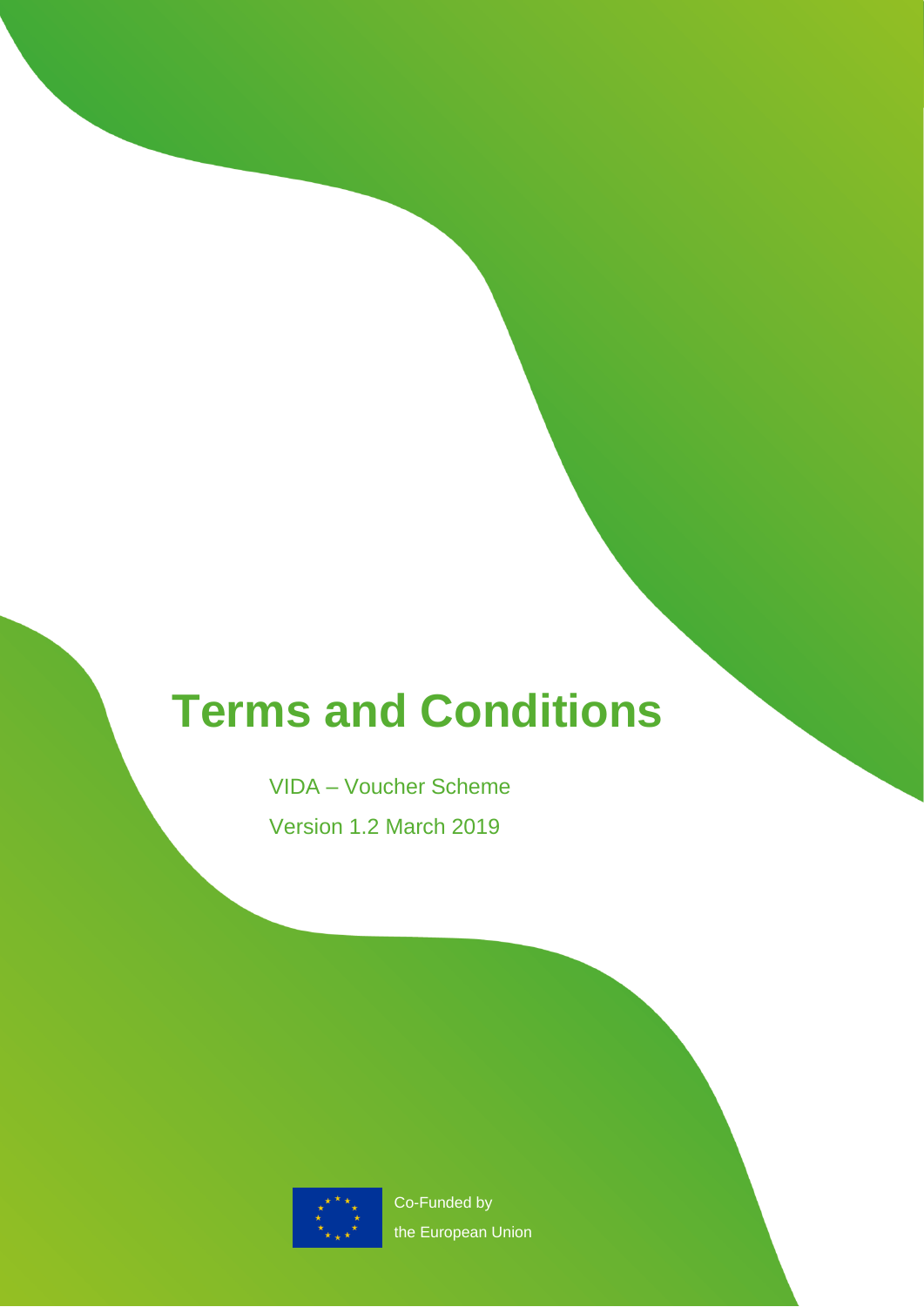# **Content**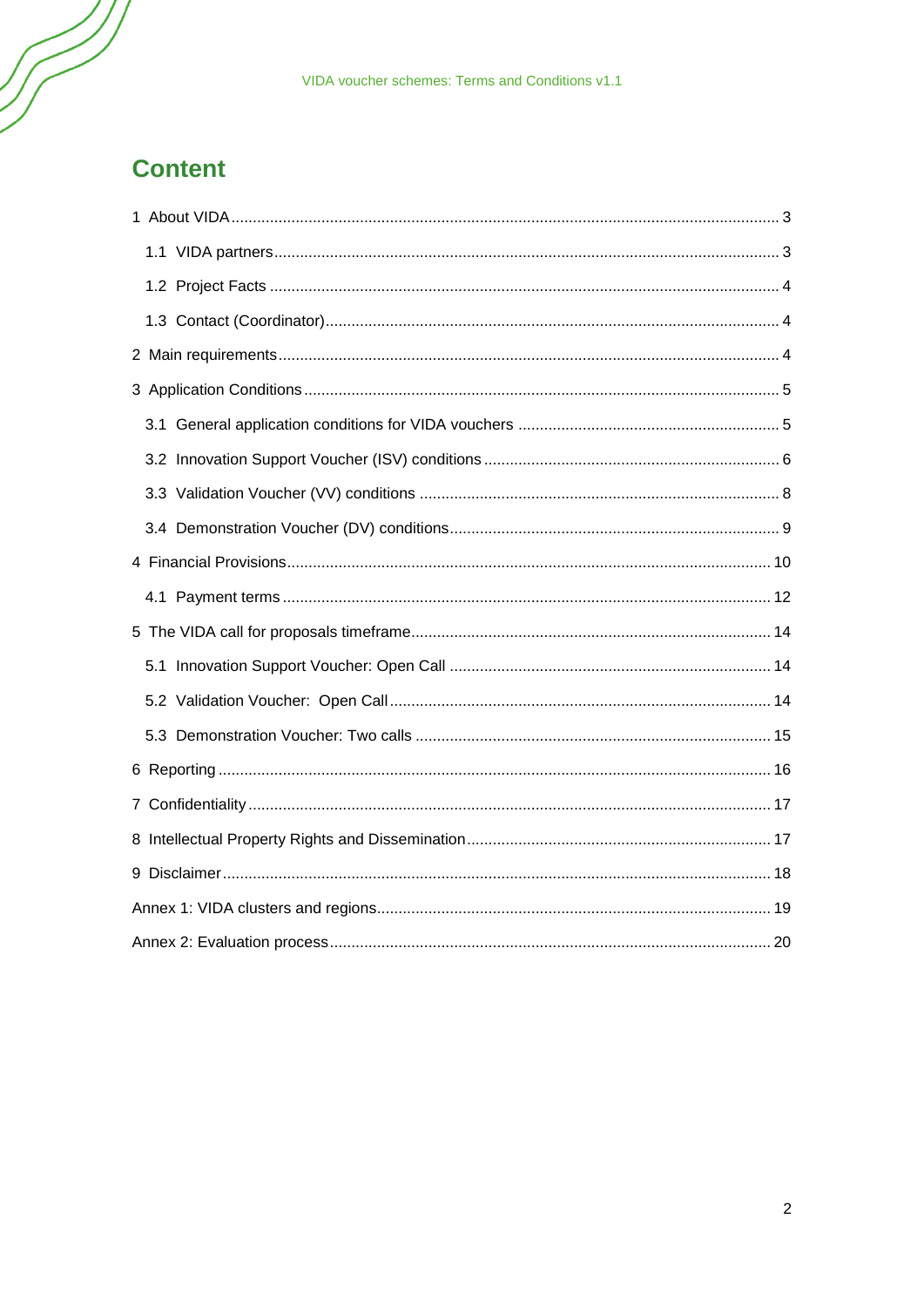# <span id="page-2-0"></span>**1 About VIDA**

The VIDA project has received funding from the European Union's Horizon 2020 research and innovation program under grant agreement nº 777795. VIDA – **V**alue added **I**nnovation in foo**D** ch**A**ins– aims to accelerate the implementation of new solutions (preferably key enabling technologies) in the food sector which improve the usage of water and energy with the ambition to reduce losses and consumption. VIDA has three different types of funding vouchers to support small and medium-sized enterprises (SME) seeking new resource efficient solutions.

The Innovation Support Voucher (ISV) provides in-kind and/or financial support to SME in the food, water, energy or key enabling technologies<sup>1</sup> (KET) sectors to get access to external knowledge and expertise. The Validation Voucher (VV) allows innovators to get their technological development validated. The Demonstration Voucher (DV) offers consortia an opportunity to demonstrate their new developments on site of a 'prospective user'.

VIDA has created a collaboration space consisting of workshops and an online matchmaking portal called 'CLOU5', to be complemented by matchmaking events that will allow enterprises to identify a suitable partner matching the needs of a prospective user. In a second step, the SME and the partner(s) can apply for a joint 'Demonstration Project' to demonstrate an innovation in the value chain. Follow-up coaching and transfer activities by the VIDA partner organizations will maximize the impact of these collaborative innovation projects.

## <span id="page-2-1"></span>**1.1 VIDA partners**

1

| Centre of Expertise Water<br>`AW<br>Technology<br>www.cew.nl                             | FOOD-PROCESSING<br>Food-Processing Initiative<br>INITIATIVE<br>www.foodprocessing.de      |
|------------------------------------------------------------------------------------------|-------------------------------------------------------------------------------------------|
| wateralliance <sup>*</sup> Water Alliance<br>www.wateralliance.nl                        | Lombardy Energy Cleantech<br>Cluster<br>www.energycluster.it                              |
| Aragon Food Cluster<br>cluster aragonés de<br>alimentación<br>www.aragonalimentacion.com | nan <b>u</b> progres Nanoprogres z.s.p.o.<br>www.nanoprogress.eu                          |
| ZINNAE<br>www.zinnae.org                                                                 | Sociedade Portuguesa de<br>Inovação<br>http://www.spi.pt                                  |
| BalticNet-PlasmaTec<br><b>BALTICNET</b><br>www.balticnet-plasmatec.org<br>PLASMATEC      | CLEAN (CLN)<br>$P = \n \begin{bmatrix} 1 \\ -1 \\ 1 \end{bmatrix}$<br>www.cleancluster.dk |

<sup>&</sup>lt;sup>1</sup> [https://ec.europa.eu/growth/industry/policy/key-enabling-technologies\\_en](https://ec.europa.eu/growth/industry/policy/key-enabling-technologies_en)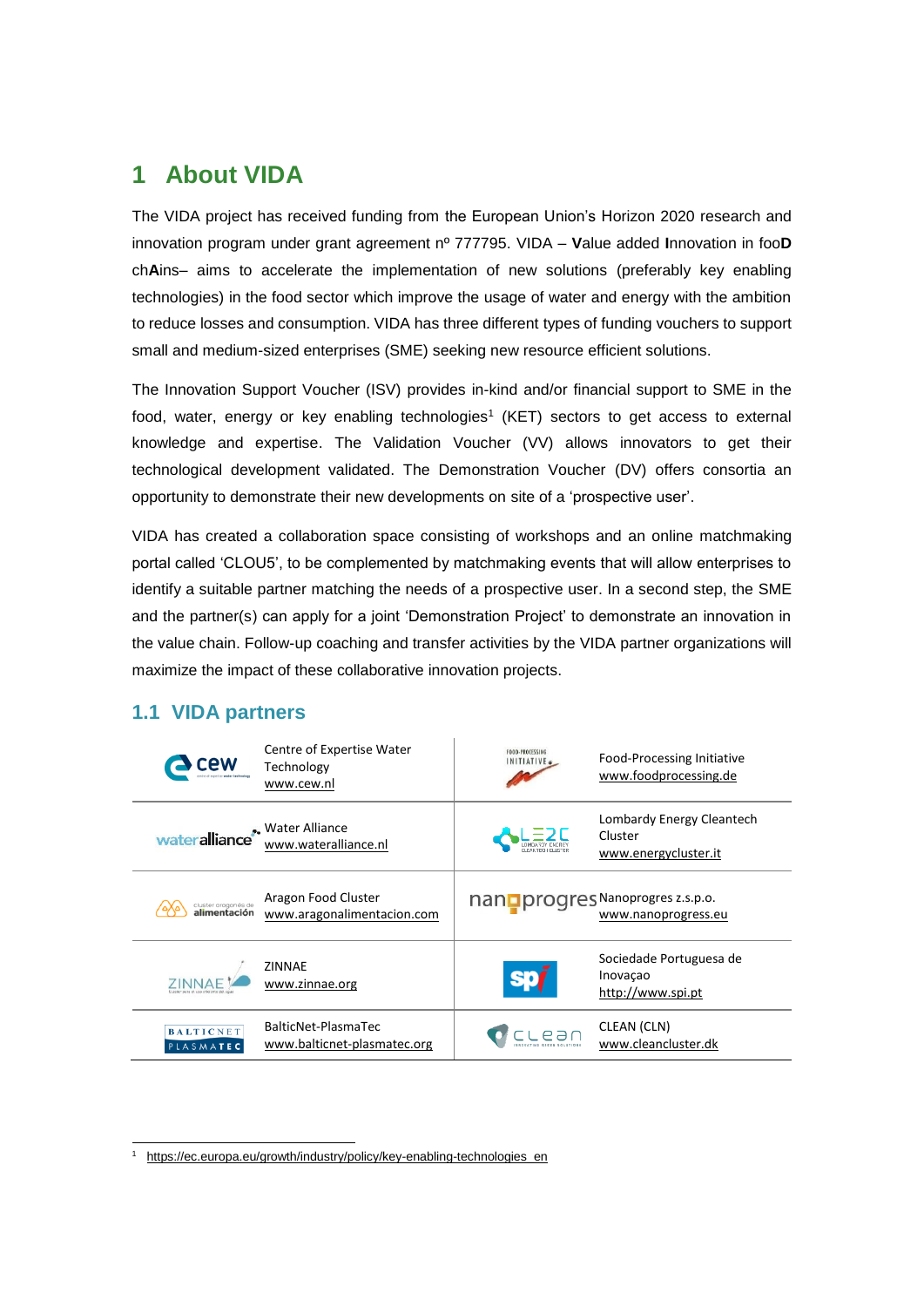## <span id="page-3-3"></span><span id="page-3-0"></span>**1.2 Project Facts**

| Project Acronym:         | VIDA                                              |
|--------------------------|---------------------------------------------------|
| Project Title:           | <b>Value-added Innovation in the fooD ChAin</b>   |
| Project Reference:       | H2020-INNOSUP-1-2017, Grant agreement no: 777795  |
| Project Type:            | Cluster facilitated projects for new value chains |
| <b>Project Duration:</b> | 36 months from 01.04.2018 to 31.03.2021           |
| Budget:                  | € 4.988.766,25 (EC Funding)                       |
| Web:                     | http://www.vidaproject.eu/                        |

### <span id="page-3-1"></span>**1.3 Contact (Coordinator)**

Tom Vereijken | CEW | Oostergoweg 9, 8911 MA Leeuwarden, The Netherlands Phone: +31 58 - 210 09 19 | Email: [t.vereijken@cew.nl](mailto:t.vereijken@cew.nl)

# <span id="page-3-2"></span>**2 Main requirements**

The VIDA Voucher Scheme is open to SME's meeting the following criteria:

• The applicants must have the SME status in accordance with the SME definition of the European Union<sup>2</sup>.

• Applicants must be a member of a VIDA cluster **or** be headquartered in a VIDA territorial scope (see [annex](#page-18-0) 1).

• Applicants need to be active in one of the following sectors:

- 1. Food production and processing chain
- 2. Water
- 3. Energy

1

4. KET supply chain

• Applicants need to submit their application via the VIDA platform called 'CLOU5'<sup>3</sup> using the templates provided in the respective open groups: Innovation Support Voucher<sup>4</sup> , Validation Voucher<sup>5</sup> or Demonstration Voucher<sup>6</sup>. Clou5 is accessible via the VIDA website [\(www.vidaproject.eu\)](http://www.vidaproject.eu/) or directly via www.clou5.net.

<sup>&</sup>lt;sup>2</sup> [http://ec.europa.eu/growth/smes/business-friendly-environment/sme-definition\\_en](http://ec.europa.eu/growth/smes/business-friendly-environment/sme-definition_en)

<sup>3</sup> https://www.clou5.net/groups/profile/36889/vida-project-vouchers

<sup>4</sup> <https://www.clou5.net/groups/profile/36623/vida-innovation-support-voucher>

<sup>5</sup> <https://www.clou5.net/groups/profile/36887/vida-validation-voucher>

<sup>6</sup> <https://www.clou5.net/groups/profile/36891/vida-demonstration-voucher>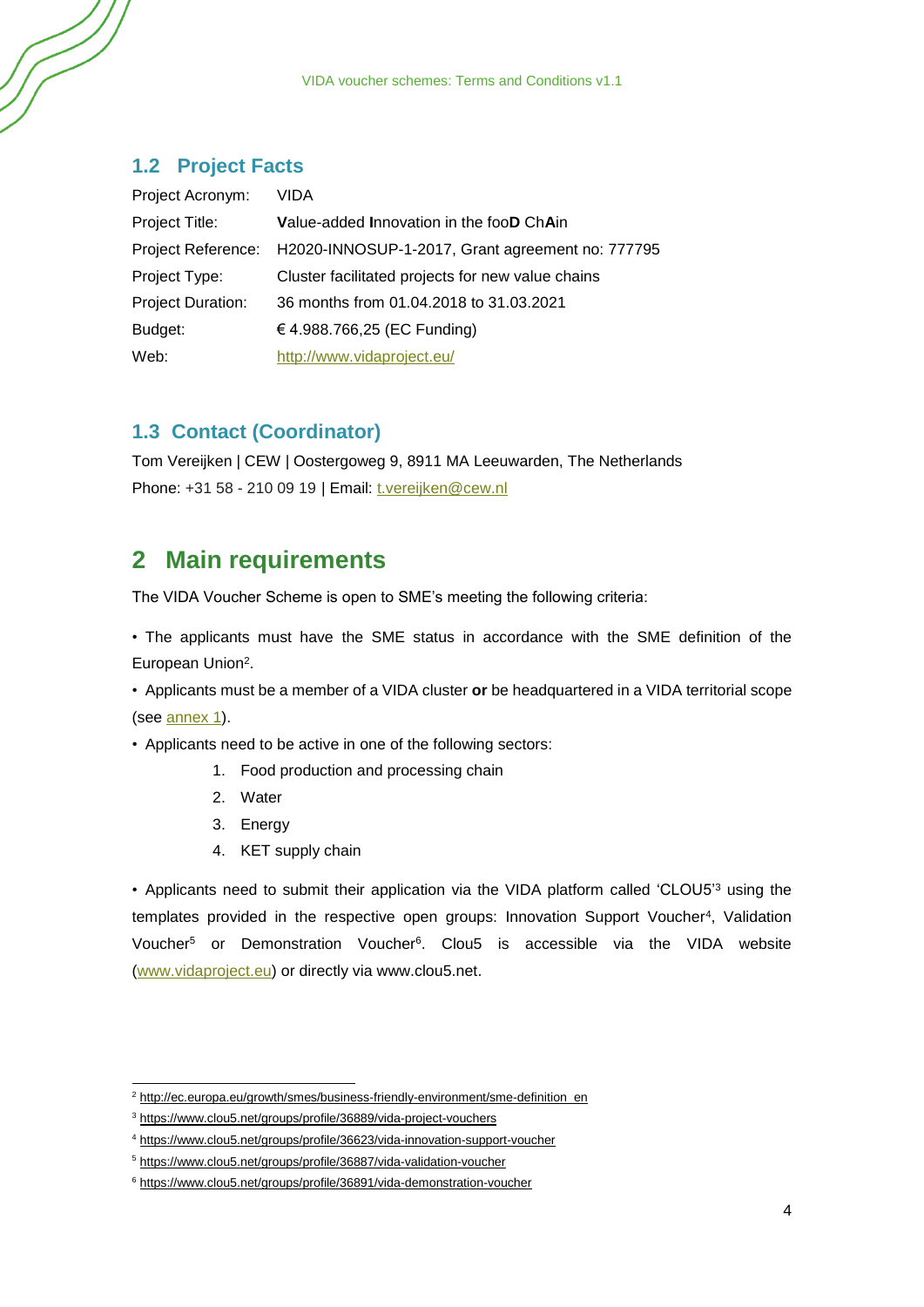# <span id="page-4-0"></span>**3 Application Conditions**

The VIDA voucher scheme has three types of vouchers:

- 1. Innovation Support Voucher (ISV)
- 2. Validation Voucher (VV)
- 3. Demonstration Voucher (DV)

Innovation Support Vouchers are meant to support SME's in the various aspects of generating innovations. Validation Vouchers will help to organize external validation of the innovation, building credibility, whereas Demonstration Vouchers finance the demonstration of an innovation at the prospective user's production site.

In addition to the general application conditions, specific conditions for each voucher scheme are specified below.

### <span id="page-4-1"></span>**3.1 General application conditions for VIDA vouchers**

To be eligible for VIDA vouchers, any proposed project or action should meet the following application conditions:

- The proposed project or action aims to:
	- new products, processes or technical services (preferably Key Enabling Technologies)
	- in the food/energy/water nexus
	- which with their functions, parameters or characteristics exceed the existing products, processes or technical services for the prospective users, and
	- are based on the international state-of-the-art of science and technology.
- − Applications must be written in English.
- The proposed project or action increases the (technological) performance level of the applying company or its innovation competence.
- The proposed project or action strengthens the competitiveness of the applying companies on a demanding level of innovation and thus accelerates and improves the product development capabilities, leads to more sustainable business, opens new market opportunities and/or creates/secures jobs for the applicant.
- The proposed project or action should not impose risks to the daily business of the applicant, the prospective users nor other organisations involved.
- − Applicants can apply for more than one VIDA voucher scheme, however, a total max. funding of € 60.000 per applicant applies. VIDA may reject multiple applications in the same voucher scheme.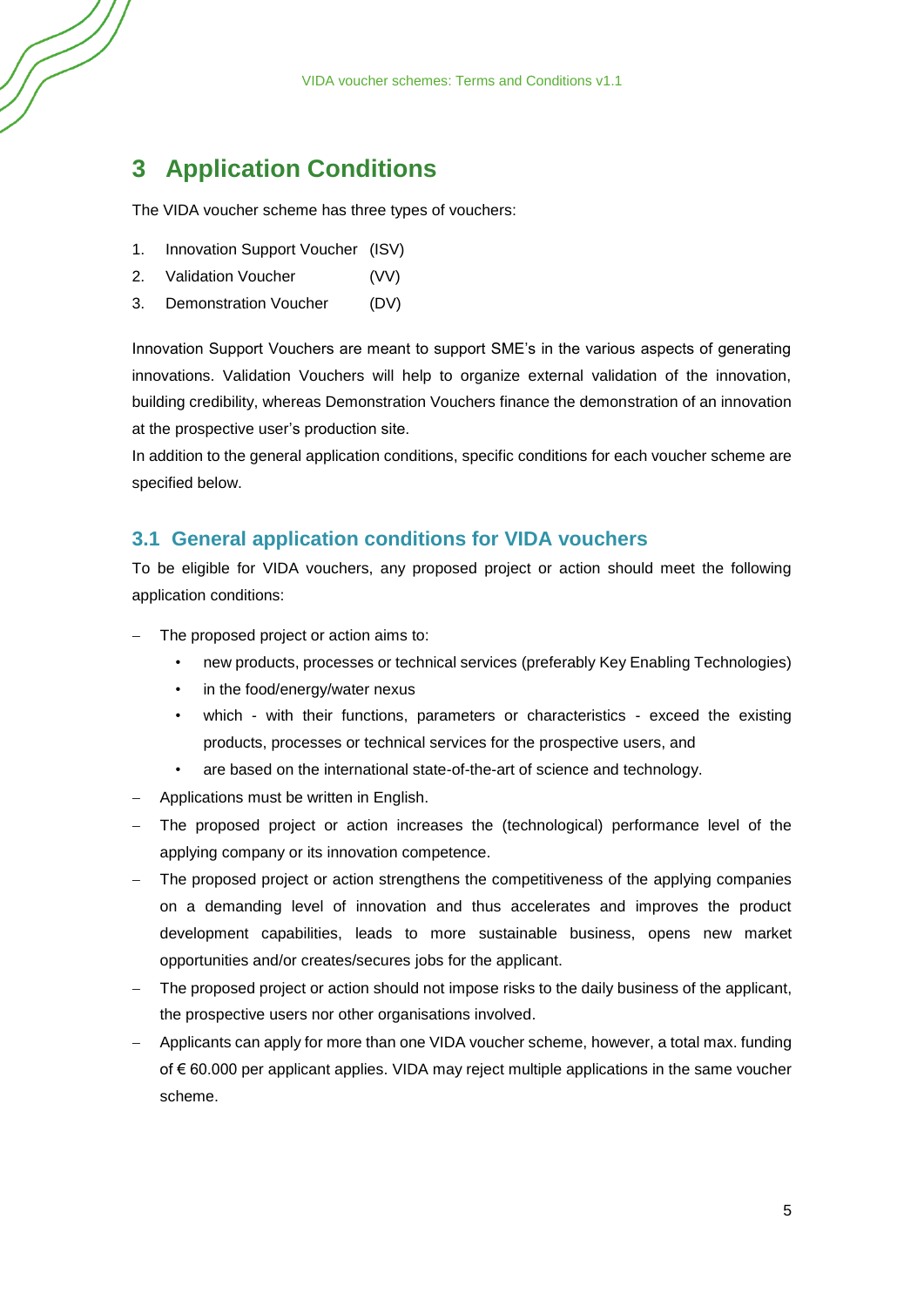*Note: where the text refers to a TRL (technology readiness level), unless otherwise specified the following definitions apply:*

- *TRL 1 – basic principles observed*
- *TRL 2 – technology concept formulated*
- *TRL 3 – experimental proof of concept*
- *TRL 4 – technology validated in lab*
- *TRL 5 – technology validated in (industrially when KET) relevant environment*
- *TRL 6 – technology demonstrated in (industrially when KET) relevant environment*
- *TRL 7 – system prototype demonstration in operational environment*
- *TRL 8 – system complete and qualified*
- *TRL 9 – actual system proven in operational environment (KET: competitive manufacturing)*

### <span id="page-5-0"></span>**3.2 Innovation Support Voucher (ISV) conditions**

Innovation Support Voucher applications must represent a joint action between one beneficiary SME from the food, water, energy or KET-sector and one knowledge provider. The ISV provides in-kind and financial support to SME to get access to external knowledge and expertise towards a resource efficient food production. Activities that can be funded with the ISV includes, among others:

- Intellectual Property (IP) support
- Innovation management
- advanced manufacturing
- ICT consultancy
- eco-innovation consultancy for resources, water and energy efficiency
- new business models
- market studies and regulatory studies
- small technological support or feasibility studies
- travel cost only for official VIDA events and conference fees; specific conditions apply (below)

Innovation Support Vouchers can also provide background knowledge needed for other voucher applications.

The applicant (SME) can apply for a maximal grant of  $\epsilon$  5.000. In case the service provider is a VIDA partner, the grant will be in-kind services up to a value of  $\epsilon$  5.000.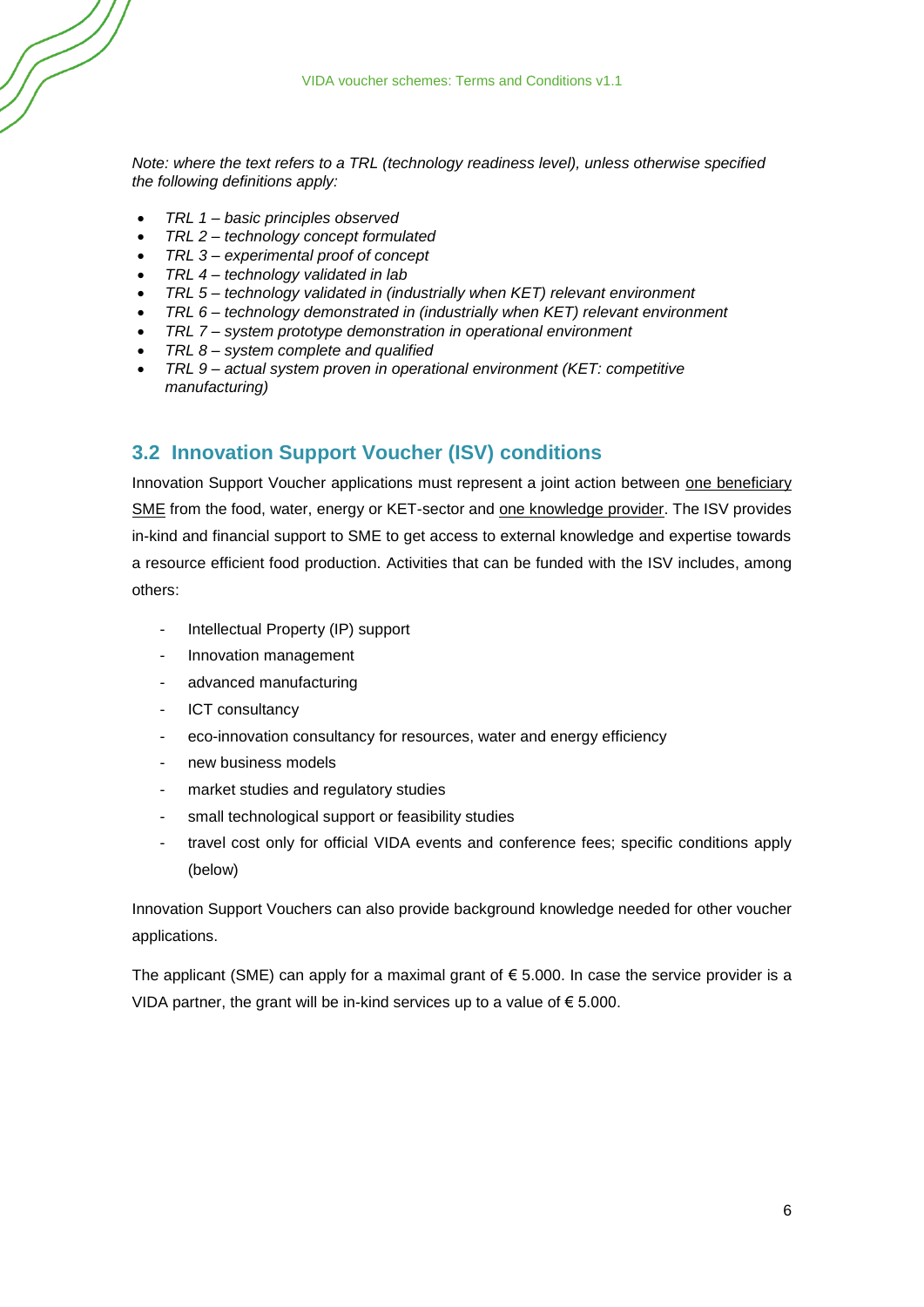*Note: It is possible to award an application to cover only travel costs to visit an official VIDA event. These events will be announced on the VIDA website [\(www.vidaproject.eu/](http://www.vidaproject.eu/)events-list/). For the travel vouchers the following specific conditions apply:*

- *The costs must be declared on the actual real cost basis using an online provided Travel Expense Report form within 30 working days after the specified event. Costs must be reasonable, justified and comply with the principle of sound financial management, regarding economy and efficiency. All relevant invoices must be provided as a copy. Originals must be marked with the following text: "project VIDA funded by the European Union under the Grant Agreement number 777795" and be archived for at least 5 years for potential audit purposes.*
- *Only eligible costs will be reimbursed if they are in line with the rules of the Horizon 2020 program. Eligible costs are e.g.:* 
	- ∙ *Costs for local transport, trains (only second class), flights (only economy-class), kilometer allowances (if not higher than the costs for a comparable train ticket)*
	- ∙ *Costs for accommodation*
	- ∙ *Conference fees up to 200 EUR.*
- *Actual declared costs which are exceeding the granted amount cannot be reimbursed subsequently.*
- *All amounts must be delivered in EUR. Possible currency exchange losses must be covered by the applicant.*
- *Note that proof of attendance is mandatory for reimbursement. SMEs need to make sure to meet a VIDA representative during the dedicated event to sign an attendance form.*
- *If an SME is specifically invited by the VIDA consortium to present at dedicated (international) events, the SME can apply for an Innovation Support Voucher. In this case, conference registration fees of up to EUR 900 can be covered (instead of 200 EUR). The cost of the conference registration fee shall not exceed 50% of the total costs of the travel voucher.*
- *Travel vouchers applications may include multiple persons travelling and can be combined with other proposed activities within the frame of ISV's.*

#### **Overview of Innovation Support Vouchers (ISV's):**

| Number of projects:   | until budget exhausted                                        |
|-----------------------|---------------------------------------------------------------|
| Call:                 | open call, from February 1 <sup>st</sup> , 2019 09.00 hrs CET |
|                       | until January 3rd, 2020 17.00 hrs CET                         |
| Grant per Voucher     | € 1.000* to € 5.000                                           |
| VIDA budget:          | € 125.000                                                     |
| Period per project:   | 6 months                                                      |
| Participants (SME's): | 1                                                             |
| Grant allocation:     | SME / Knowledge provider                                      |
|                       |                                                               |

\* except for travel vouchers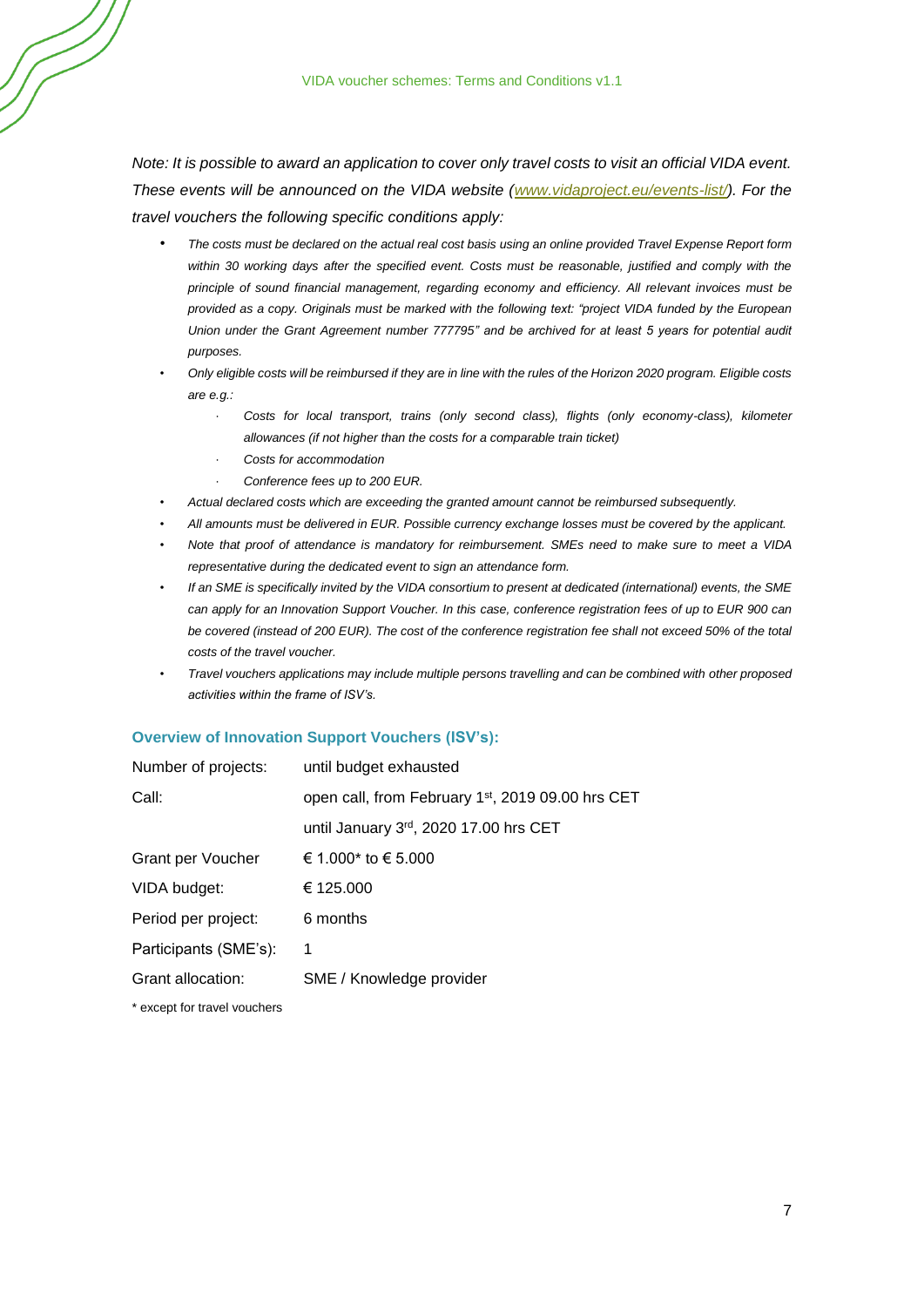## <span id="page-7-0"></span>**3.3 Validation Voucher (VV) conditions**

Validation Voucher applications must represent a joint action between one beneficiary SME from one of the food, water, energy or KET-sectors and one service provider.

The Validation Voucher allows the applicant, which is an SME to get their innovative technology validated in a testing facility selected by the Application Review Panel. The aim of the VV is to validate diverse innovative solutions in the food-chain industry. The applicant can apply for a grant of € 10.000 to € 25.000 worth in services and the technology to be tested needs to be in a TRL above 5.

#### **Overview of Validation Vouchers (VV):**

| Number of projects:    | until budget exhausted                                                                                 |
|------------------------|--------------------------------------------------------------------------------------------------------|
| TRL*:                  | $5 - 8$                                                                                                |
| Call:                  | open call, from February 1 <sup>st</sup> , 2019 09.00 hrs CET<br>until January 3rd, 2020 17.00 hrs CET |
| Grant per Voucher      | € 10,000 to € 25,000                                                                                   |
| VIDA budget:           | € 250.000                                                                                              |
| Period per project:    | 6 months                                                                                               |
| Participants (SME):    | 1                                                                                                      |
| Grant allocation:      | SME / Service provider                                                                                 |
| * refer to section 3.1 |                                                                                                        |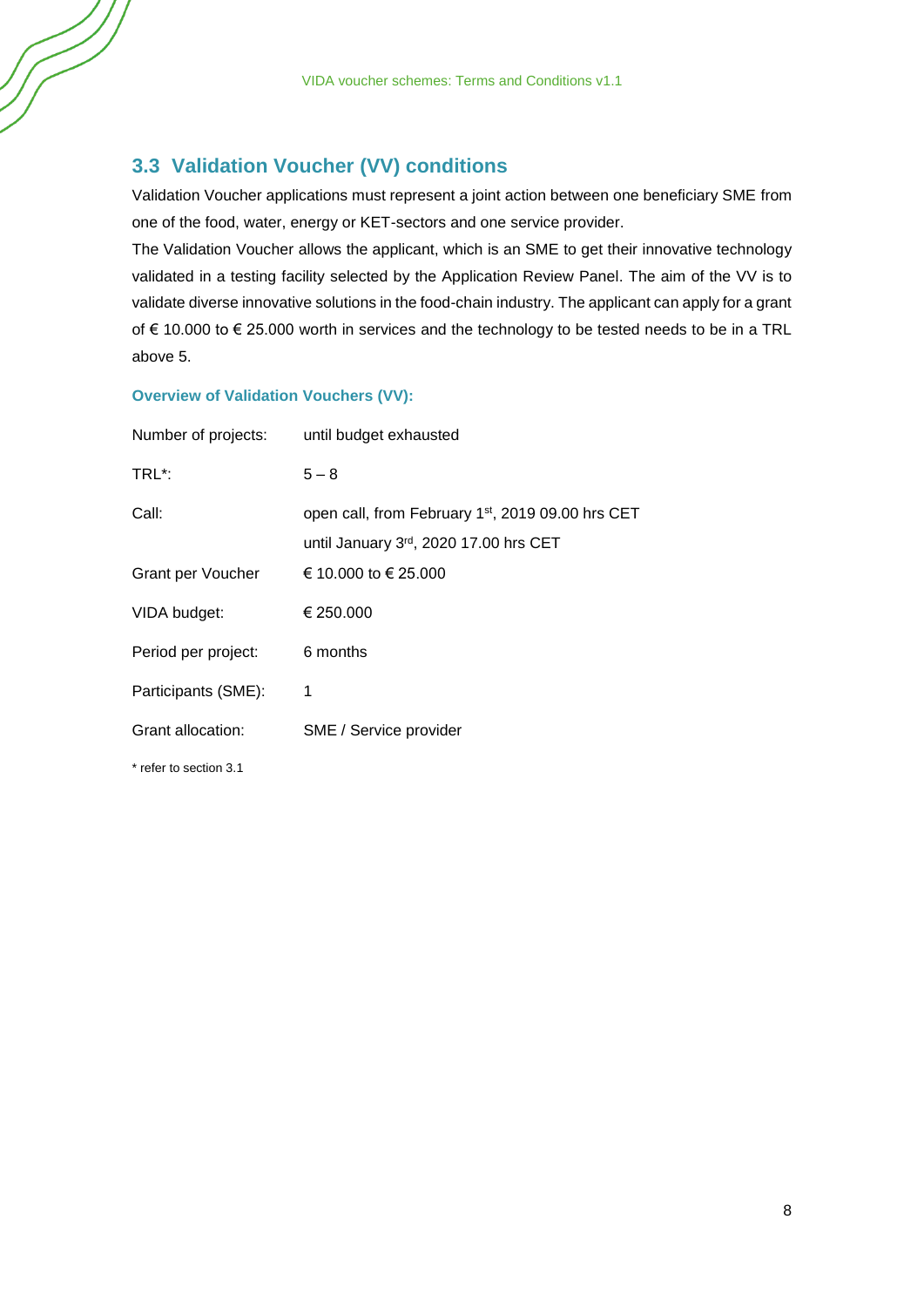### <span id="page-8-0"></span>**3.4 Demonstration Voucher (DV) conditions**

The Demonstration Vouchers are meant to address one common challenge in the food chain. These challenges are launched on the **VIDA** website and can be subject to change during the VIDA project.

Demonstration Voucher applications must propose a joint project between more than one beneficiary SME from the food, water, energy or KET-sector. The proposed project must also involve a prospective user, which is:

- facilitating the conditions to demonstrate the proposed techniques
- participating in the project's selection process of the calls, unless the prospective user is a beneficiary.

The aim of the DV's is to assess diverse, new solutions for the common challenges, provided by innovative SME within one related project in the food-chain. The projects proposals are being evaluated and supported by the independent VIDA Advisory Board. The prospective user has the go/no go unless the prospective user is a beneficiary. Each fundable project participant (SME) can apply for a grant of maximal  $\epsilon$  60.000. Other entities (researchers, knowledge providers, associations, foundations, etc.) can assist the SME partners in the implementation of the action (e.g. acting as subcontractors). The technology to be tested and implemented needs to be in a technology readiness level<sup>7</sup> (TRL) between 6 and 8.

#### **Overview of Demonstration Vouchers:**

1

| Number of projects:    | until budget exhausted                                   |
|------------------------|----------------------------------------------------------|
| TRL*:                  | $6 - 8$                                                  |
| Call 1                 | starting February 1 <sup>st</sup> 2019 at 09.00 hrs CET  |
|                        | Extended to 30th April, 2019 at 17:00 hrs CET            |
| Call 2                 | starting August $1st$ , 2019 at 09:00 hrs CET            |
|                        | Closing October 31 <sup>st</sup> , 2019 at 17:00 hrs CET |
| Funding per project    | € 20.000 to € 250.000                                    |
| Grant per Voucher      | € 10.000 to € 60.000                                     |
| VIDA budget:           | € 3.000,000                                              |
| Period per project:    | $6 - 12$ months                                          |
| Participants (SME's):  | >1 (more than one)                                       |
| Grant allocation:      | SME                                                      |
| * refer to section 3.1 |                                                          |

*<sup>7</sup> [https://ec.europa.eu/research/participants/data/ref/h2020/wp/2014\\_2015/annexes/h2020-wp1415-annex-g-trl\\_en.pdf](https://ec.europa.eu/research/participants/data/ref/h2020/wp/2014_2015/annexes/h2020-wp1415-annex-g-trl_en.pdf)*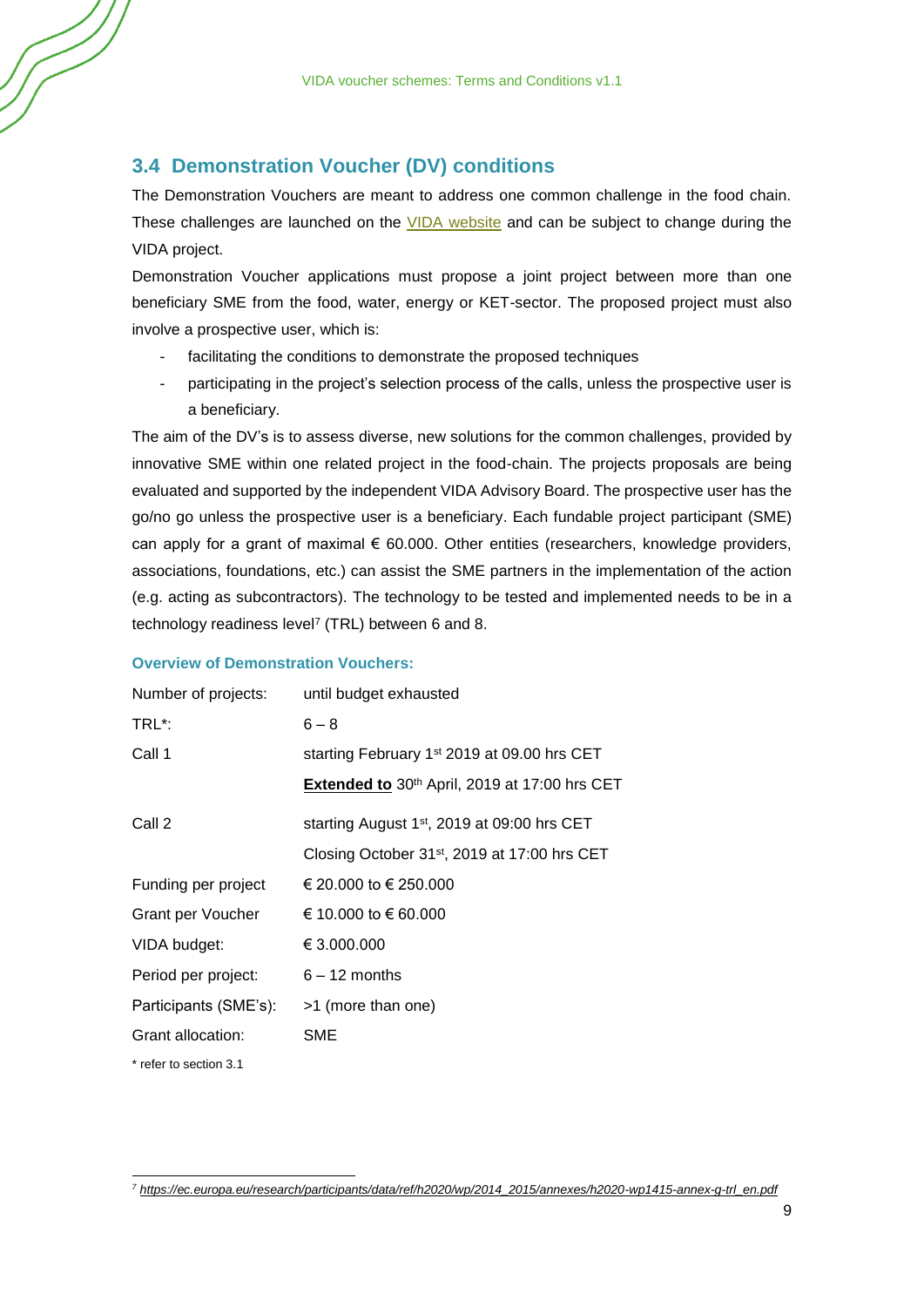# <span id="page-9-0"></span>**4 Financial Provisions**

The following (financial) provisions apply for VIDA vouchers:

• For Innovation Support Voucher projects and Validation Voucher projects:

- The successful applicant SME from food, water, energy or KET-sector as beneficiary receives services from a knowledge- or service provider respectively, preferably an SME as well.

- Only the costs incurred and invoiced by the servicing provider are eligible for direct funding via VIDA vouchers.

- When the knowledge provider is a VIDA partner, the grant will be an in-kind contribution with a budget of hours, materials or other costs equal to the value of the voucher awarded.

• Personnel costs: hourly costs are calculated by taking the yearly salary excluding (holiday and performance- or profit based) bonusses, multiplied by a factor 1.35 for coverage of employer/social costs, then the resulting amount multiplied by a factor 1.25 for overhead, and the total result being divided by 1.720 hrs per year on a 40-hourly working week basis. SME-owners use a fixed rate of € 39 per hour.

• Depreciation costs of equipment, infrastructure or other assets necessary for the project incurred and invoiced to the participating SME(s) of maximal 30% per year. The sum of costs of specific investments such as hardware or licences necessary for an innovation project shall not exceed 50% of the total project costs.

• Subcontracting:

- Innovation Support Voucher: up to 100% subcontracting is allowed
- Validation Voucher: a minimum of 75% subcontracting is mandatory
- Demonstration Voucher: up to 50% subcontracting is allowed

• The VIDA vouchers cover 100% of the eligible expenses to a maximum amount (indicated below).

• The project period for each voucher starts upon signature of the Grant Agreement by the VIDA coordinator.

• The total financial contribution made by VIDA shall not in any circumstances exceed the maximum amounts indicated below:

*Note on VAT (Value Added Tax):* 

*- deductible VAT is not considered as an eligible cost.* 

*- non-deductible and non-identifiable VAT is considered as an eligible cost.*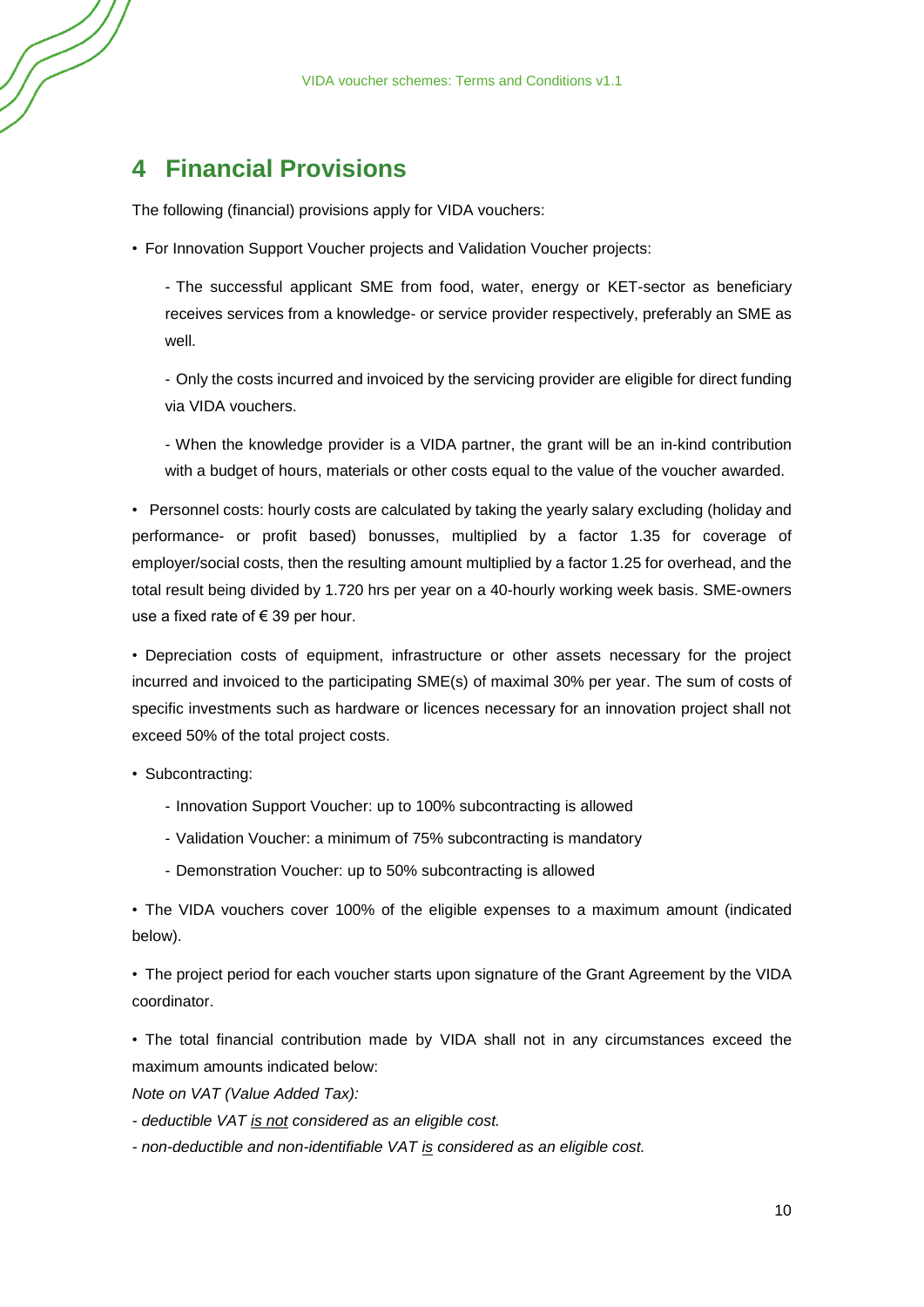| <b>Voucher Type</b>                  | Value per voucher $(\epsilon)$                     | <b>Purpose of voucher</b>                                                                                           |
|--------------------------------------|----------------------------------------------------|---------------------------------------------------------------------------------------------------------------------|
| <b>Innovation Support</b><br>Voucher | € 1.000* to € 5.000<br>*except for travel expenses | An individual service regarding a<br>specific<br>challenge in its value chain that could be<br>improved.            |
| <b>Validation Voucher</b>            | € 10.000 to € 25.000                               | A customised validation of its solution.                                                                            |
| Demonstration<br>Voucher             | € 10.000 to € 60.000                               | A demonstration of the solution in cooperation<br>with a prospective user, together with at least<br>one other SME. |

**Table 1** Financial overview for the VIDA Voucher Scheme

The overall maximum funding available for any SME is € 60.000 (the sum of all VIDA vouchers awarded to this beneficiary). Any funding received by an SME in the form of VIDA vouchers will be reduced from the overall amount of funding available for this SME within VIDA.

SME's participating as knowledge/service providers are not restricted to the overall maximum funding (€ 60.000), thus can participate in multiple consultancy or innovation projects.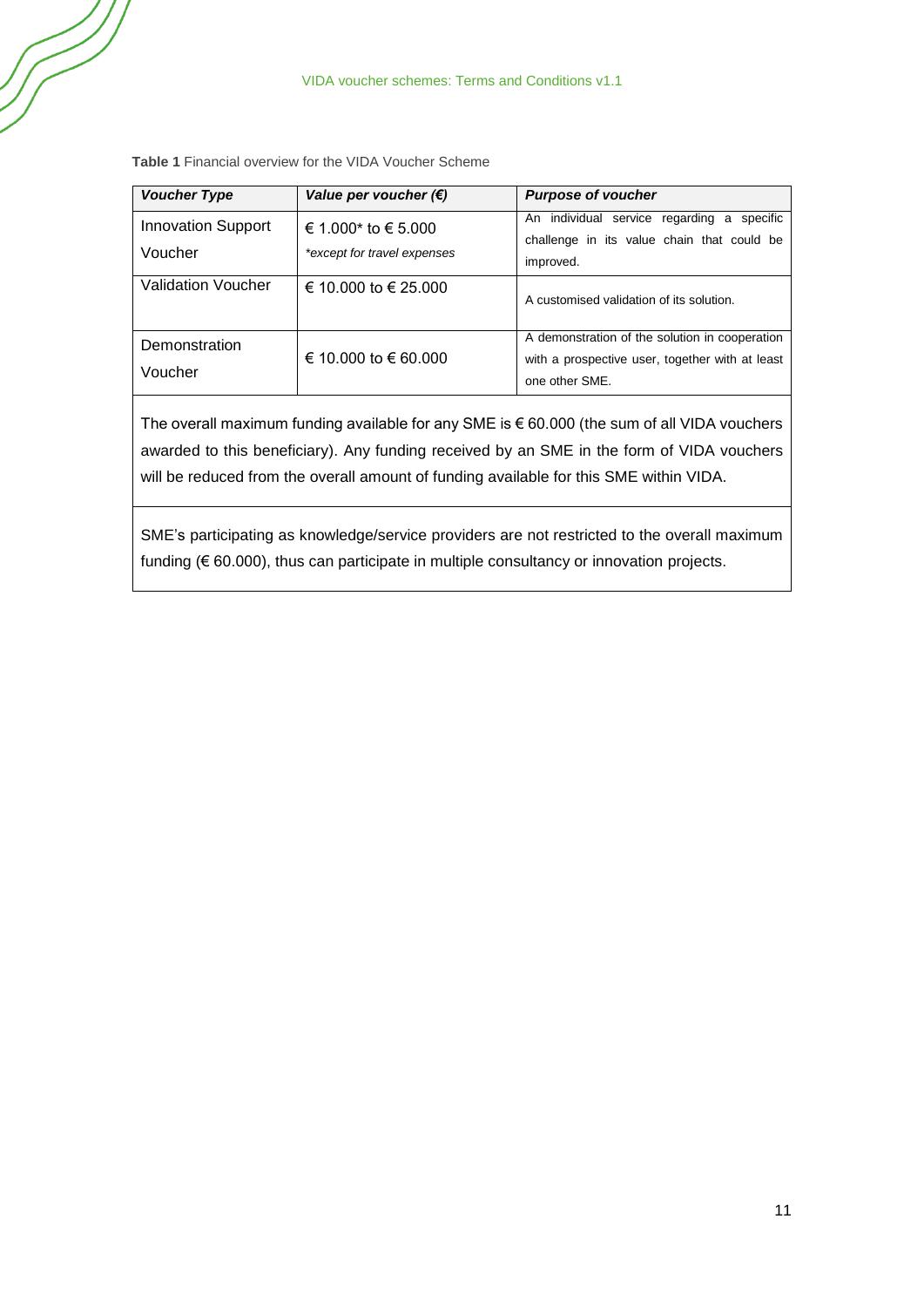## <span id="page-11-0"></span>**4.1 Payment terms**

#### **4.1.1 General terms**

- All payments will be made in Euro's.
- Expenditures incurred before the Grant Agreement signature date, or after the project duration period are ineligible for remuneration.
- Costs incurred for the implementation of the project must be used for the sole purpose of achieving the objectives of the project and its expected results, in a transparent manner consistent with the principles of economy, efficiency and effectiveness.
- Beneficiaries have to set up internal contracts regulating their cooperation. VIDA will not be responsible for paying any costs applied for and incurred by the beneficiaries in case of non-compliance with the terms and conditions of the VIDA funding scheme.
- Submission of an application does not constitute an entitlement for funding.
- Submission of multiple applications for VIDA vouchers is possible.
- The recipients of the (financial) support from VIDA must ensure that the European Commission, the European Anti-fraud Office (OLAF) and the Court of Auditors (ECA) can exercise their powers of control, on documents, information, even stored on electronic media, or on the final recipient's premises as detailed in Article 22 and 23 of the Annotated Model Grant Agreement of the H2020 Programme<sup>8</sup>.

#### **4.1.2 Specific payment terms for each voucher scheme:**

#### **4.1.2.1 Innovation Support Vouchers**

One of the following two cases apply:

#### *Case a: The knowledge provider is not a VIDA partner*

The amount granted will not exceed  $\epsilon$  5.000 and will be disbursed to the beneficiary in two terms:

- 1. 50% once the project or action is approved for starting, within 30 days upon signature of the Grant Agreement (prepayment).
- 2. 50% (final payment) within 30 days upon approval of the **Activity Report** (technical and financial).

In case the Activity report is not submitted and approved on time, the prepayment must be reimbursed to the VIDA coordinator.

#### *Case b: The knowledge provider is a VIDA partner*

The granted amount will be calculated based on technical/service hours for the required service (consultancy/training) with a max. of € 5.000 worth in-kind hours, materials and/or other costs. The activity report is provided to the coordinator by the VIDA partner.

<sup>1</sup> <sup>8</sup> [http://ec.europa.eu/research/participants/data/ref/h2020/grants\\_manual/amga/h2020-amga\\_en.pdf](http://ec.europa.eu/research/participants/data/ref/h2020/grants_manual/amga/h2020-amga_en.pdf)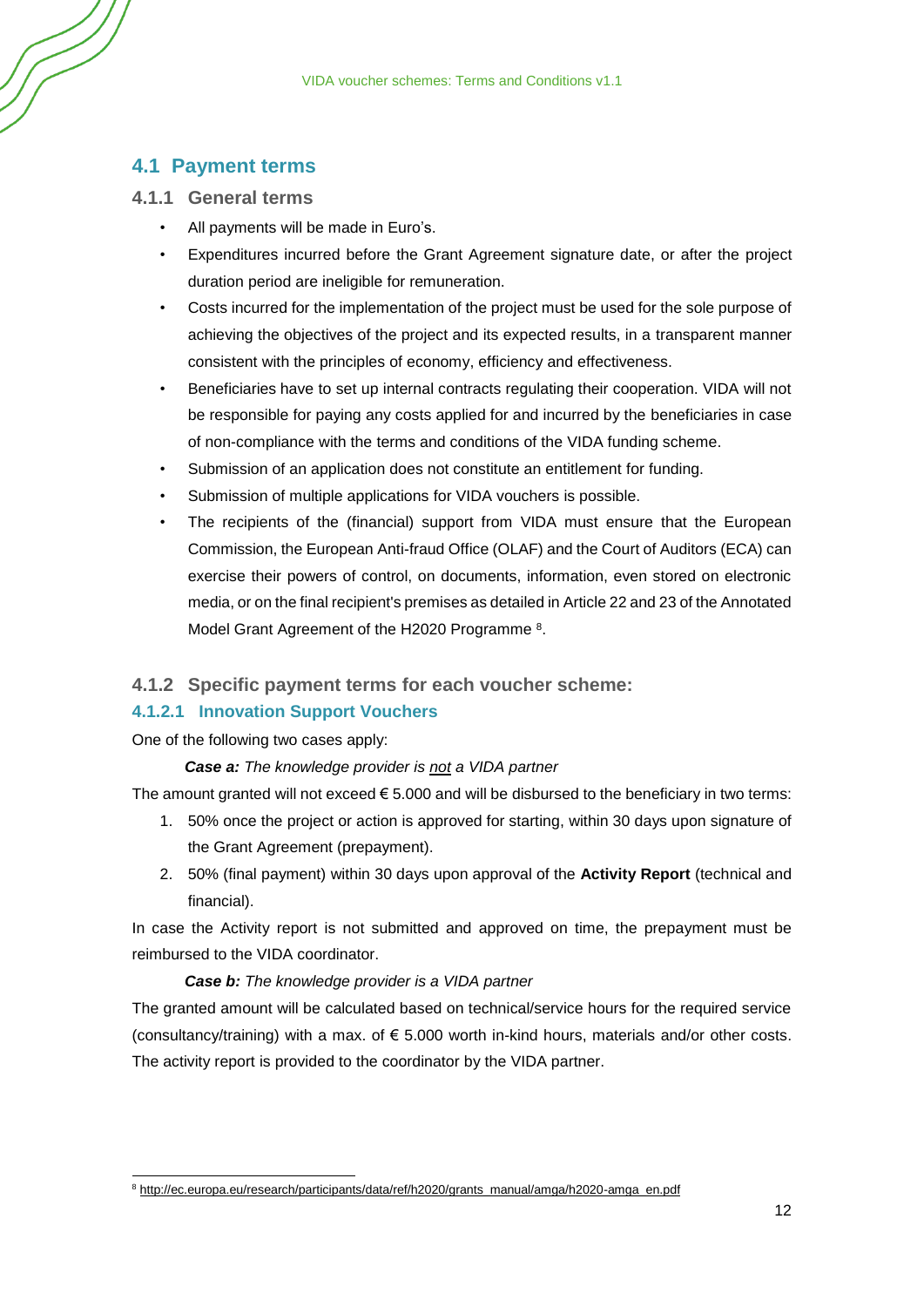#### **4.1.2.2 Validation Vouchers**

The granted amount will be calculated based on technical/service hours for the required service (validation) with a minimum of  $\epsilon$  10.000 and a maximum of  $\epsilon$  25.000 worth in-kind hours, materials and/or other related costs and paid to the SME or the service provider in two terms:

- 1. 50% once the project or action is approved for starting, within 30 days upon signature of the Grant Agreement (prepayment).
- 2. 50% (final payment) within 30 days upon approval of the **validation report** (see [reporting\)](#page-15-0).

The validation report is provided to the coordinator by the service provider. In case the Activity report is not submitted and approved on time, the prepayment must be reimbursed to the VIDA coordinator.

#### **4.1.2.3 Demonstration Vouchers**

The project plan for demonstration vouchers shall contain three clearly defined milestones, which are realistically reflecting the progress of the project. Payment will be made in three terms, based on the accomplishment of these milestones:

a. First-term payment

Once the milestone one (M1) **Interim Report 1** is approved, within 30 days VIDA will pay up to 40% of the awarded voucher sum directly to the SME(s) (see [reporting\)](#page-15-0).

b. Second term payment

Once the milestone two (M2) **Interim Report 2** is approved, within 30 days VIDA will pay up to 40% of the awarded voucher sum directly to the SME(s) (see [reporting\)](#page-15-0).

c. Final payment

Once the milestone three (M3) **Final Report** is approved, within 30 days VIDA will pay the remaining costs incurred of the awarded voucher sum directly to the SME(s) (see [reporting\)](#page-15-0).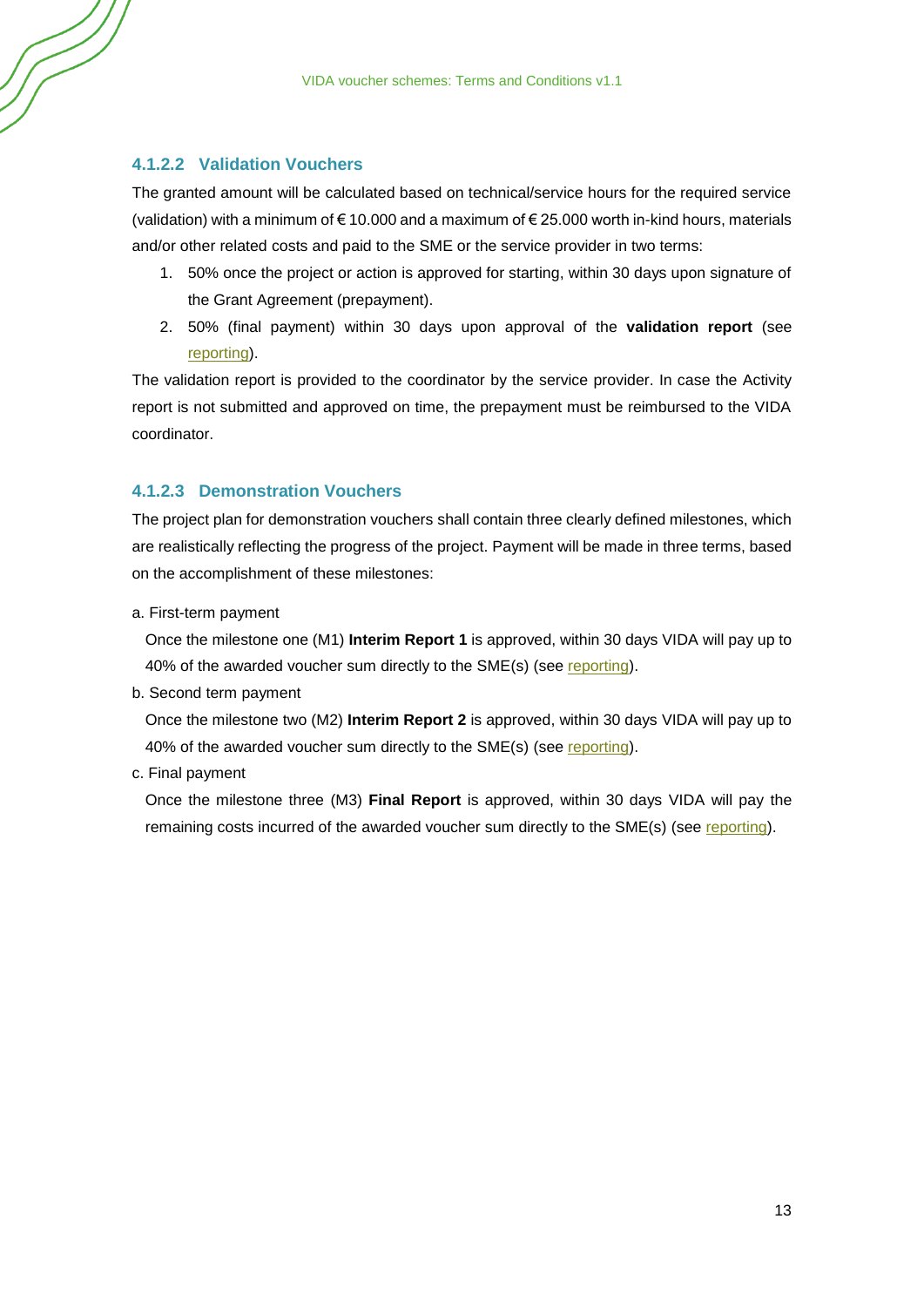# <span id="page-13-0"></span>**5 The VIDA call for proposals timeframe**

### <span id="page-13-1"></span>**5.1 Innovation Support Voucher: Open Call**

Submitted applications will be assessed by the Application Review Panel consisting of three neutral VIDA Partners. The evaluation process starts with the assessment of the eligibility of the applicant, according to the criteria set out in Annex 2.

The Innovation Support Voucher scheme will be available **from February 1st, 2019 at 09.00 hrs CET until January 3rd, 2020 at 17:00 hrs CET**, or until the budget is exhausted. This period might also be extended, in case the budget is not exhausted within the call period above. Innovation Support Voucher applications will be evaluated by the Application Review Panel throughout the whole call period.

The assessment period takes max. 8 weeks starting from the application date. The applicant will receive an email about the outcome of the assessment. The applicant will need to sign a formal contract with the VIDA coordinator (Grant Agreement). The validity of the voucher is 6 months starting from the contract date.

### <span id="page-13-2"></span>**5.2 Validation Voucher: Open Call**

Submitted applications will be assessed by the Application Review Panel consisting of three neutral VIDA Partners. The evaluation process starts with the assessment of the eligibility of the applicant, according to the criteria set out in Annex 2.

The Validation Voucher scheme will be available **from February 1st, 2019 at 09.00 hrs CET until January 3rd, 2020 at 17:00 CET**, or until the budget is exhausted. This period might also be extended, in case the budget is not exhausted within the call period above. The cut-off dates for the assessment are the following:

- Cut-off date 1: March 29th, 2019
- Cut-off date 2: May  $31<sup>st</sup>$ , 2019
- Cut-off date 3: September 30<sup>th</sup>, 2019
- Cut-off date 4: January 3 rd, 2020

The project proposals will be assessed as soon as possible upon submission, in any case within 4 weeks from the cut-off date. The applicant will receive an email about the outcome of the assessment. The applicant needs to sign a formal contract with the VIDA coordinator (the Grant Agreement) within 30 days after the award. The voucher is valid for 6 months upon signature of the Grant Agreement.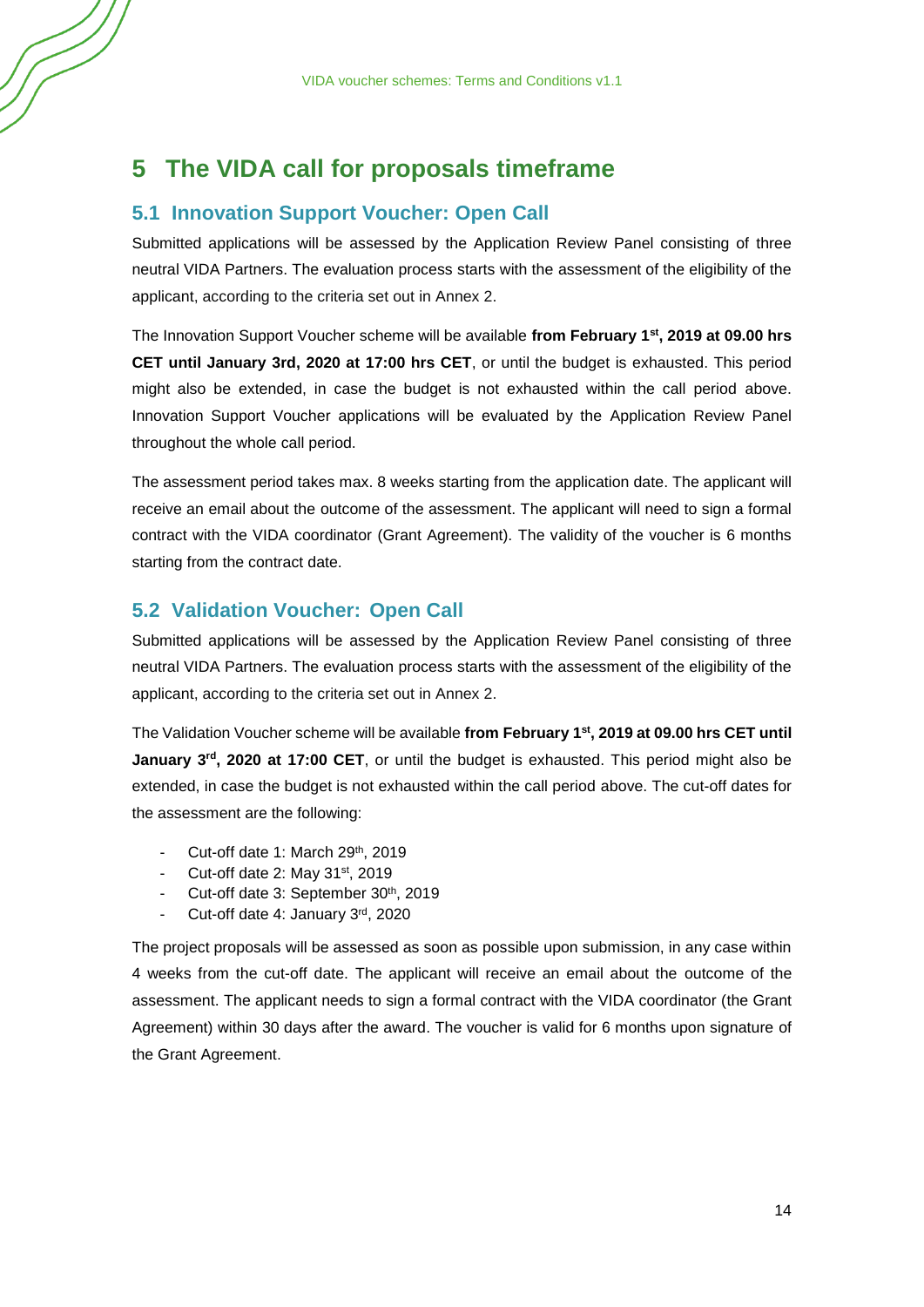### <span id="page-14-0"></span>**5.3 Demonstration Voucher: Two calls**

- Call 1: open February 1<sup>st</sup>, 2019 at 09.00 CET **Extended to** 30<sup>th</sup> April 2019, at 17:00 CET
- Call 2: open August  $1<sup>st</sup>$ , 2019 at 09:00 CET closes October 31st , 2019 at 17:00 CET

Applications can be made during these two call periods. After each closing date, the demonstration project proposals that have been submitted will be reviewed by the independent VIDA Advisory Board, in which the prospective user participates and has the go/no go, unless the prospective user is also beneficiary. Funding will be based on quality, rationale and feasibility of each project. The assessment period lasts up to max. 8 weeks starting upon closure of the respective call. The successful applicant needs to sign a formal contract with the VIDA coordinator (the 'Grant Agreement'). The voucher is valid for 12 months upon signature of the Grant Agreement.

If an application in the first call has not been evaluated positively, the VIDA consortium will provide feedback and re-application is possible when the second call is opened.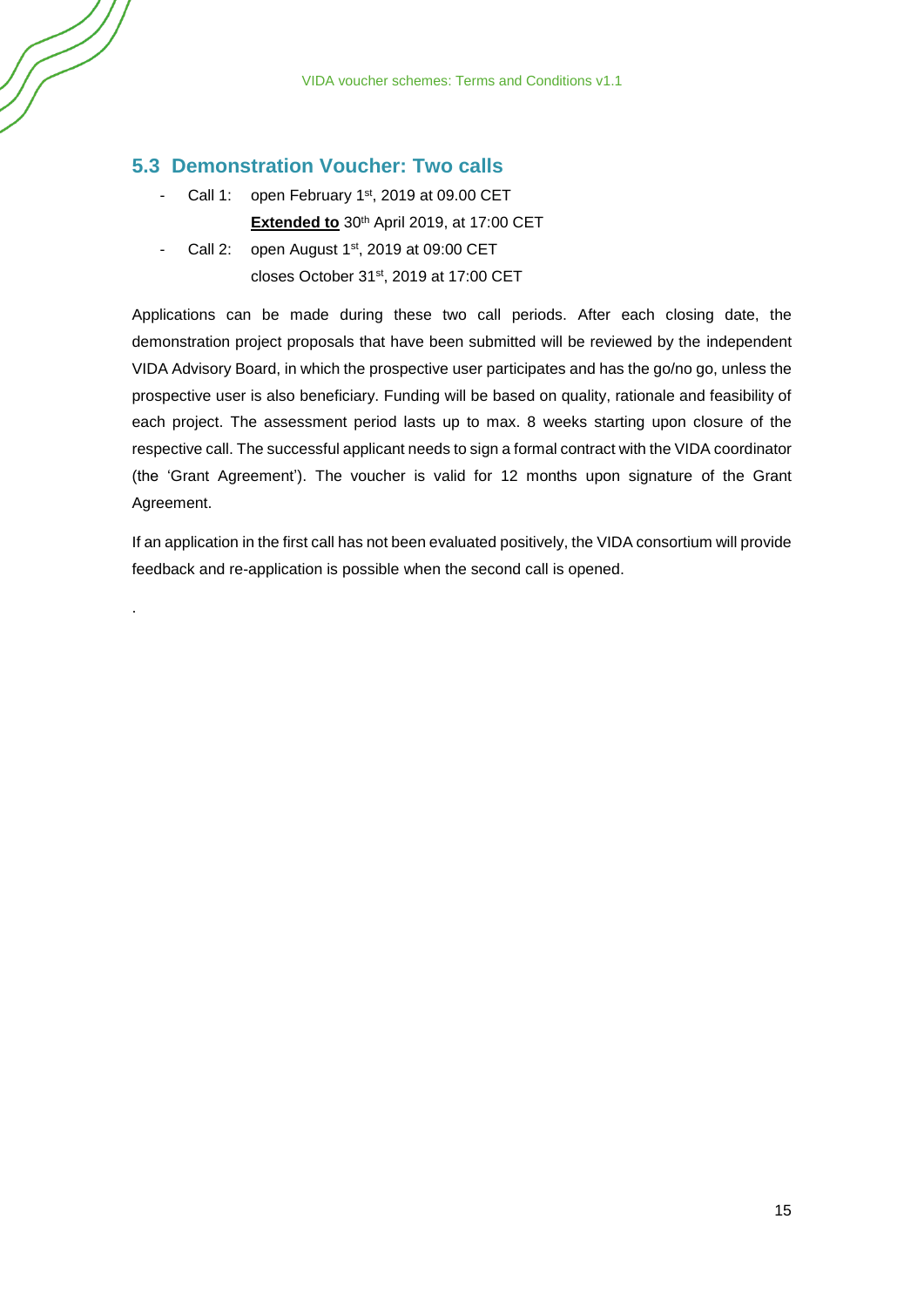# <span id="page-15-0"></span>**6 Reporting**

Reports will be generated using the respective VIDA templates and are uploaded to the VIDA Clou5 platform (www.clou5.net). All reports must be written in English. The beneficiaries of the VIDA vouchers must hand in the following reports:

#### **Innovation Support Vouchers:**

• Within 30 days upon project end: An online **Activity Report** (technical and financial) using templates provided on the Clou5 platform.

#### **Validation Voucher projects:**

• Within 30 days upon project end: An online **Validation Report** (technical and financial) using templates provided on the Clou5 platform.

#### **Demonstration Voucher projects:**

- **On milestone 1 (M1):** a short online **Interim Report 1** on the achievement of M1 including a Financial Report regarding the first term payment, using a template provided on the CLOU5 platform at the latest 15 days upon halftime of the project has passed.
- **On milestone 2 (M2):** a short online **Interim Report 2** on the achievement of M2 including a Financial Report regarding the second term payment, using a template provided on the CLOU5 platform at the latest 15 days upon halftime of the project has passed.
- **On milestone 3 (M3):** Within 30 days upon project end: a concise online project performance **Final Report** (performance and financial) using templates provided on the Clou5 platform.
- During the runtime of a Demonstration Voucher project, the project partners must inform the consortium immediately when the occurring problem might endanger the success of the project in any way.

#### **For all vouchers:**

• Respond to a final questionnaire evaluating the performance of VIDA and indicating the communication efforts made by the voucher project and the amount of SME's that have been involved.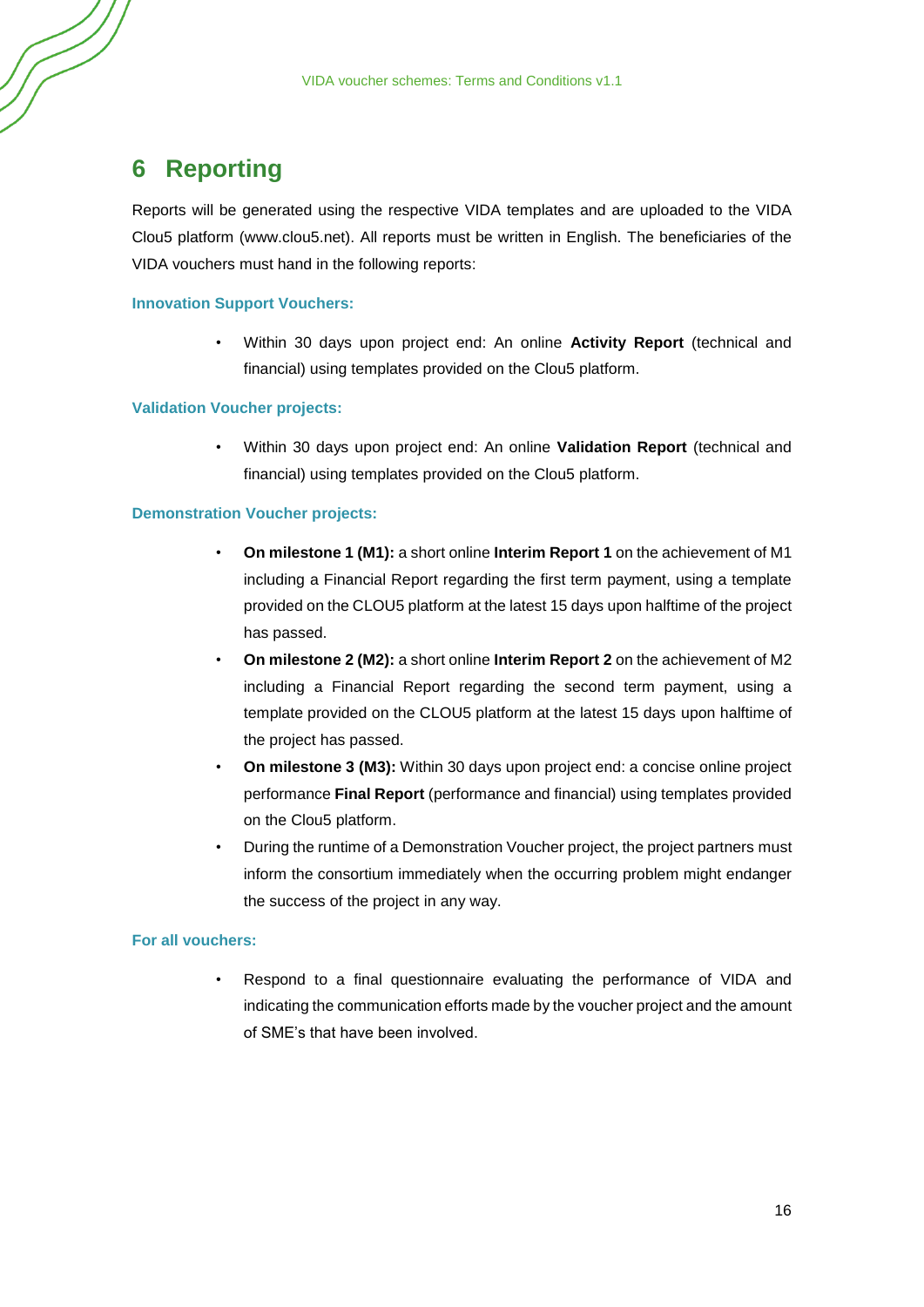# <span id="page-16-0"></span>**7 Confidentiality**

By applying, the applicant agrees on the storage and use of its personal data for the execution of the VIDA objectives and work plan. The VIDA consortium commits to handling personal data confidentially except for the call results, which will contain the following information:

- − Information about successful VIDA Vouchers applications that will be made publicly available **before** the end of the project containing: project title, names of project partners and short project description (as provided by the applicant in the application template).
- − Information about successful VIDA Vouchers that will be made publicly available **after**  the end of the project: project title, names of project partners, awarded funding and updated short project description (as provided by the project partners in the Final Report).

The personal data collected will be processed and data privacy handled in accordance with the terms of use of Clou5. Applications selection and evaluation will be performed under the appropriate ethical conduct and will respect the confidentiality of the information received.

The arrangement of a Non-Disclosure Agreement (NDA) is optional. It is the responsibility of each participant of the respective innovation or consultancy project to protect sensitive information.

Applications selection and evaluation will be performed under the appropriate ethical conduct and will respect the confidentiality of the information received.

# <span id="page-16-1"></span>**8 Intellectual Property Rights and Dissemination**

The applicants are advised to arrange for internal contracts regarding Intellectual Property Rights, the use and dissemination of the results generated by the project teams through the funding obtained via VIDA vouchers.

For details on rights and obligations related to results, the project teams can refer to Chapter 4 (Section 3) of the Annotated Model Grant Agreement of the H2020 Programme<sup>9</sup> *.*

For dissemination and use of results generated through the financial support from VIDA, the recipients must credit the VIDA project through proper citation and appearance of the VIDA logo and EU Logo, including the proper citation "*This project has received funding from VIDA, an Innosup project of the European Union's Horizon 2020 research and innovation program under grant agreement No 777795*".

<sup>1</sup> <sup>9</sup> [http://ec.europa.eu/research/participants/data/ref/h2020/grants\\_manual/amga/h2020-amga\\_en.pdf](http://ec.europa.eu/research/participants/data/ref/h2020/grants_manual/amga/h2020-amga_en.pdf)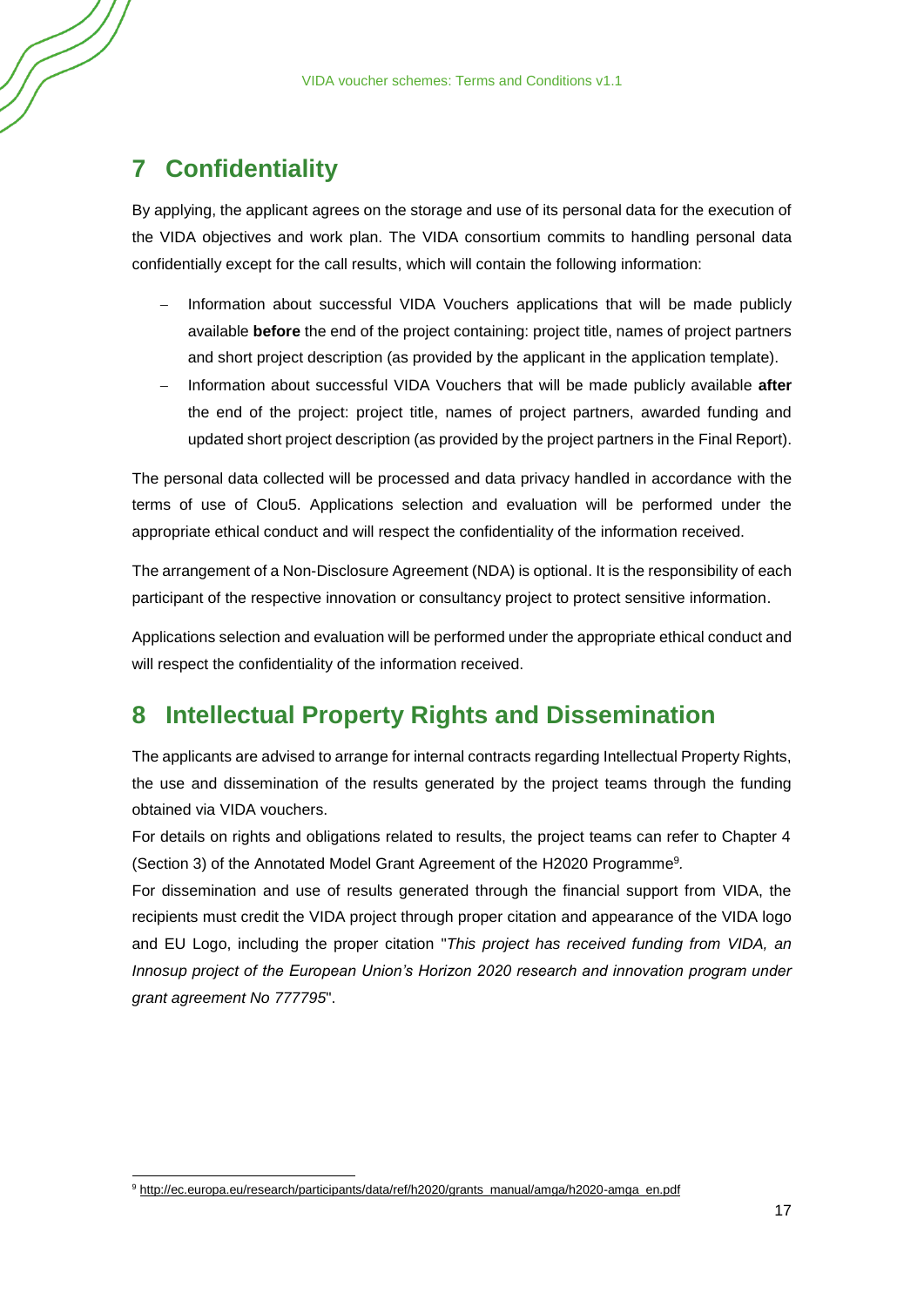# <span id="page-17-0"></span>**9 Disclaimer**

The VIDA Consortium is not responsible for any mistakes or misinterpretations that this text may cause. In the case of inconsistencies, the VIDA Executive Board will determine the steps to be taken, in cooperation with the applicant concerned.

Modification of Terms and Conditions: The VIDA partners, represented by the coordinator are entitled to modify these Terms and Conditions (including re-opening/closing dates of the calls, in case of non-granting of funds and/or early depletion of the available funds, or as they see fit) at any time without notice. The current Terms and Conditions will be provided on the website: [www.vidaproject.eu,](http://www.vidaproject.eu/) always mentioning the version number.

Consequential Damages: In no event shall either party be liable to the other or any of its affiliates for any consequential, incidental, indirect, special, punitive or exemplary damages (including, without limitation, lost profits, business or goodwill) suffered or incurred by such other party or its affiliates in connection with this agreement, even if advised of the possibility of such damages.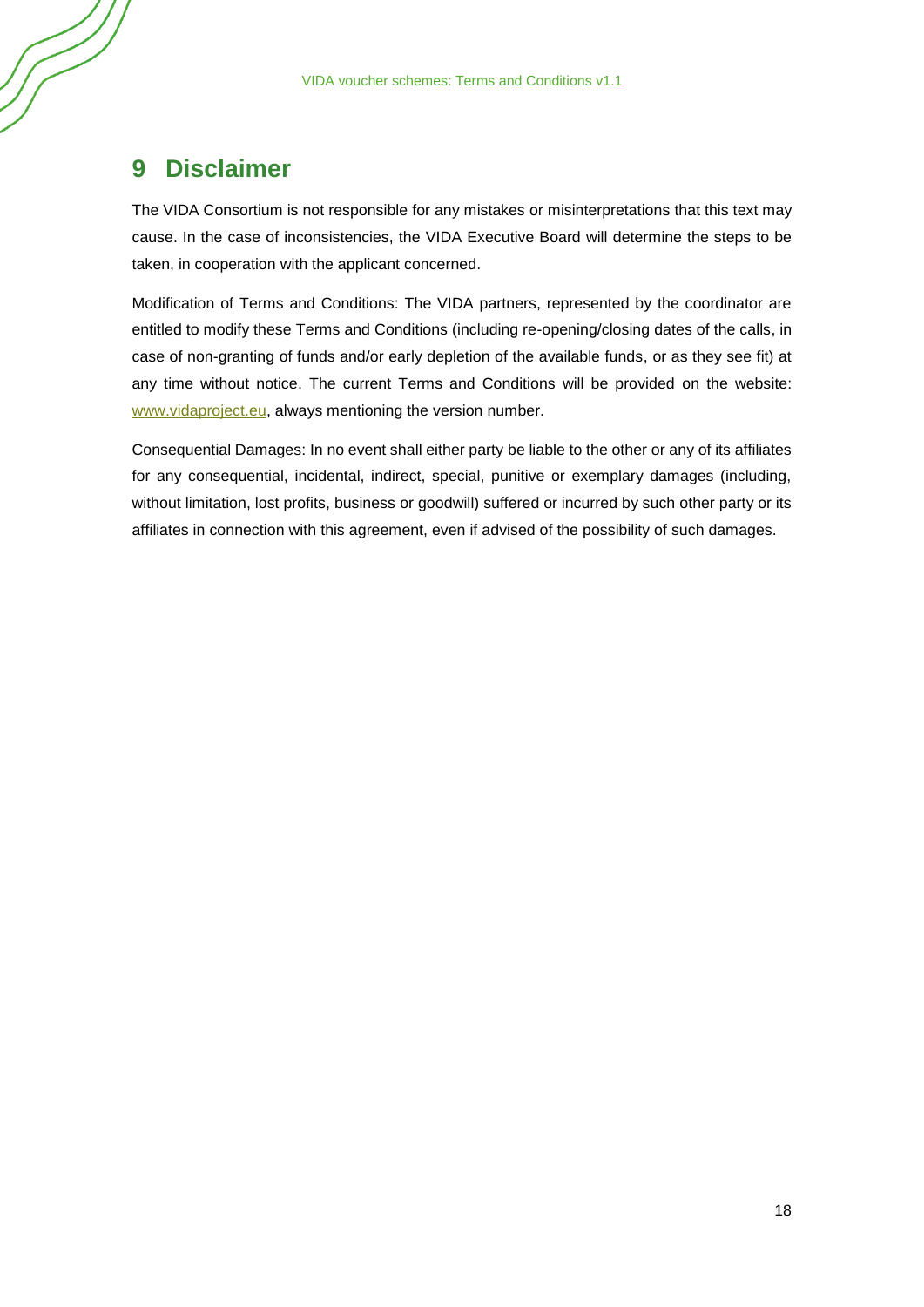# <span id="page-18-0"></span>**Annex 1: VIDA clusters and regions**

To be eligible for VIDA vouchers the applicant must be:

- member of a VIDA cluster
	- **or**
- be headquartered in a VIDA territorial scope

For cluster membership information<sup>10</sup>, please contact your preferred VIDA cluster.

#### **VIDA clusters**

- □ Clúster para el uso eficiente del agua ([www.zinnae.org\)](http://www.zinnae.org/)
- □ Clúster Aragonés de Alimentación ([www.aragonalimentacion.com\)](http://www.aragonalimentacion.com/)
- □ BalticNet-PlasmaTec e.V. ([www.balticnet-plasmatec.org\)](http://www.balticnet-plasmatec.org/)
- □ Food Processing Initiative ([www.foodprocessing.de\)](http://www.foodprocessing.de/)
- □ Watercampus Leeuwarden (CEW or Wateralliance: [www.cew.nl](http://www.cew.nl/) [/ www.wateralliance.nl](http://www.wateralliance.nl/))
- □ Clean cluster ([www.cleancluster.dk\)](http://www.cleancluster.dk/)
- □ Lombardy Energy Cleantech Cluster ([www.energycluster.it](http://www.energycluster.it/))
- □ Nanoprogress cluster ([www.nanoprogress.eu\)](http://www.nanoprogress.eu/)

#### **VIDA Territorial scope**

- □ Spain (Aragón region)
- □ Germany (all regions)
- □ Denmark (all regions)
- □ Portugal (all regions)
- □ Czech Republic (all regions)
- □ Italy (Lombardy region)
- □ The Netherlands (all regions)

-

*<sup>10</sup> Membership can start upon successful application.*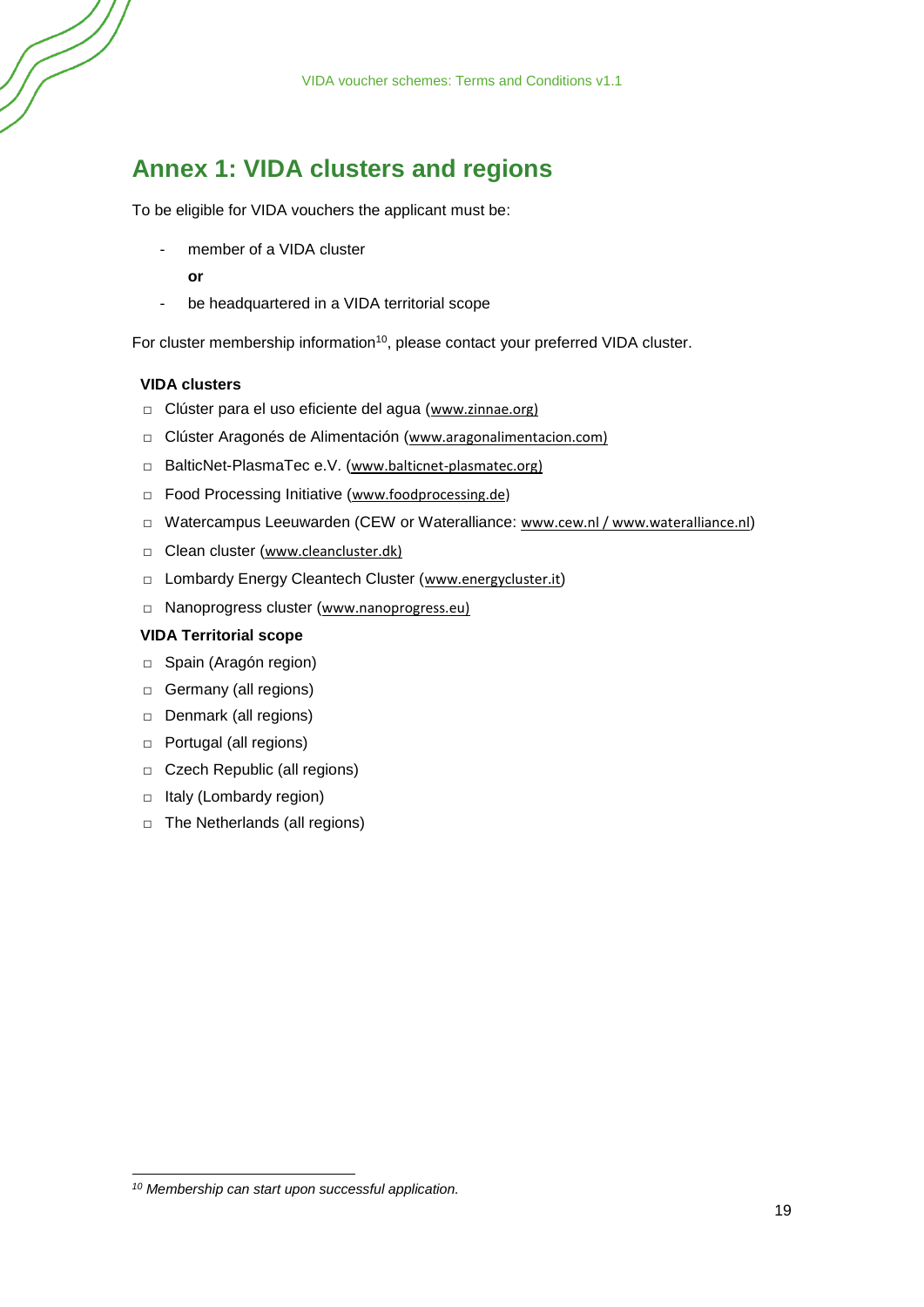# **Annex 2: Evaluation process**

For each voucher (ISV, VV and DV) the applicants first need to fulfill the [main requirements.](#page-3-3) After succeeding those criteria, the application will be reviewed by three members of the Application Review Panel (ISV and VV) or Advisory board (DV). The following tables (see table 1, 2 and 3) describe the scoring system set for the three VIDA vouchers. These points will be assessed based on the answers written in each submitted application form. To be considered for funding, the application must pass a threshold of 60 points out of a maximum score of 100 points. To ensure a consistent minimum quality for all award criteria, each sub-criterion needs to score at least half of the points available for that criterium. For more details refer to 'VIDA Evaluation process'.

#### **Table 2** Scoring system for the Innovation Support Vouchers

<span id="page-19-0"></span>

| <b>Application Section</b><br><b>Number</b>                                          | <b>Description</b>                                                                                                                                                                                             | <b>Question</b>                                                                                                                                                                                                   | Weighting | <b>Max.score</b> | Max.<br>Weighted<br>score |
|--------------------------------------------------------------------------------------|----------------------------------------------------------------------------------------------------------------------------------------------------------------------------------------------------------------|-------------------------------------------------------------------------------------------------------------------------------------------------------------------------------------------------------------------|-----------|------------------|---------------------------|
| 1. Technical excellence (SME and knowledge provider)                                 |                                                                                                                                                                                                                |                                                                                                                                                                                                                   |           |                  |                           |
| 1.1 Description of the joint<br>action                                               | Please submit a test scope, brief description<br>of the joint action which sets clear objectives,<br>the outcome and impact, and timescales.                                                                   | To what extent has the applicant written the aims, expected<br>planning and outcomes of the requested action? Does the<br>applicant mention if the proposed action would help the<br>development of the company?  | 4         | 5                | 20                        |
| 1.2 Knowledge provider                                                               | Please describe the competences of the<br>knowledge provider, mentioning their<br>expertise in the specific subject and the action<br>which is going to take place.                                            | To what extent does the applicant demonstrate evidence of<br>the expertise and experience of the chosen knowledge<br>provider? Does the applicant give further motivation for<br>choosing that specific provider? |           | 5                | 20                        |
| 2. Innovation                                                                        |                                                                                                                                                                                                                |                                                                                                                                                                                                                   |           |                  |                           |
| 2.1 Innovativeness of the<br>envisaged solution in the<br>target sector (VIDA scope) | Please provide details on the Innovativeness<br>of the envisaged solutions and how these are<br>related to the improvement of the use of water,<br>energy and Key Enabling Technologies in the<br>food sector. | To what extent does the applicant demonstrate that the<br>technology/service/action is innovative and relevant for the<br>purpose of the VIDA scope (Food, water, energy, KET)?                                   | 12        | 5                | 60                        |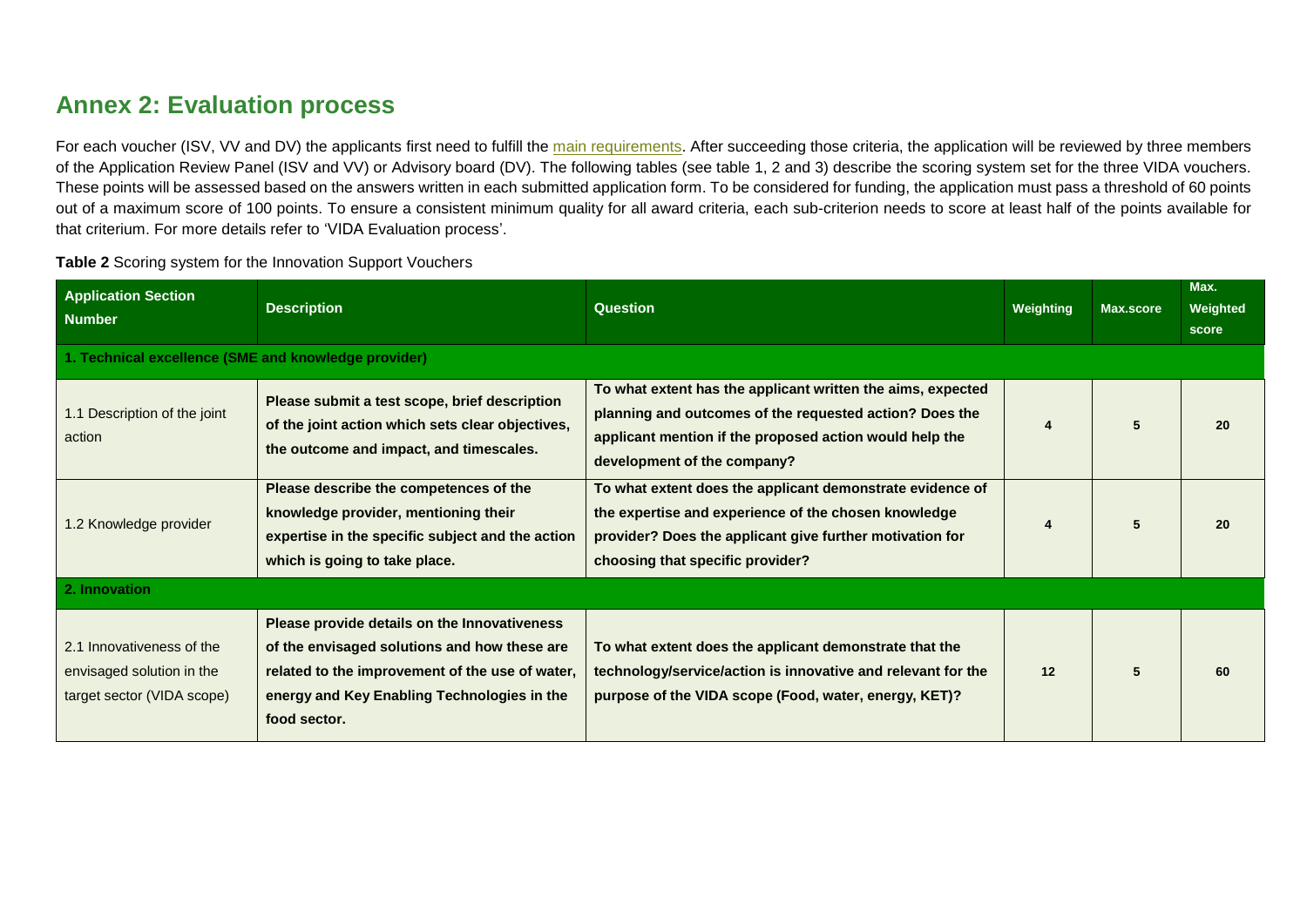### **Table 3** Scoring system for the Validation Vouchers

| <b>Application Section Number</b>                                                    | <b>Description</b>                                                                                                                                           | <b>Question</b>                                                                                                                                                                   | Weighting      | Max.score | Max.<br>Weighted<br>score |  |  |  |
|--------------------------------------------------------------------------------------|--------------------------------------------------------------------------------------------------------------------------------------------------------------|-----------------------------------------------------------------------------------------------------------------------------------------------------------------------------------|----------------|-----------|---------------------------|--|--|--|
|                                                                                      | 1. Technical excellence, feasibility and viability (SME and service supplier)                                                                                |                                                                                                                                                                                   |                |           |                           |  |  |  |
| 1.1 TRL Level                                                                        | The technology for which you are requesting<br>support must be at a TRL level of 5 or higher                                                                 | To what extent does the technology meet the TRL level?                                                                                                                            | $\overline{2}$ | 5         | 10                        |  |  |  |
| 1.2 Test Scope                                                                       | Please submit a test scope, which sets out clear<br>objectives and timescales.                                                                               | To what extent has the applicant written the aims,<br>requirements and outcomes of the proposal clear?                                                                            | $\overline{2}$ | 5         | 10 <sup>1</sup>           |  |  |  |
| 1.3 Test Outline                                                                     | Please provide a summary of your test in the<br>selected research organization, pointing out the<br>main key performance indicators and success<br>criteria. | To what extent does the applicant have a clear<br>understanding of the data they currently hold and the<br>testing requirements to advance the technology within<br>TRL $5 - 8$ ? | $\overline{2}$ | 5         | 10                        |  |  |  |
| 1.4 Health and Safety<br>Concerns                                                    | What are the specific H&S concerns and<br>considerations?                                                                                                    | To what extent does the applicant provide adequate<br>documentation to demonstrate H&S compliance?                                                                                | $\overline{2}$ | 5         | 10 <sup>1</sup>           |  |  |  |
| 1.5 Risk                                                                             | Please describe key risks associated with this<br>test and how they will be managed and<br>mitigated.                                                        | To what extent has the applicant identified risks and<br>mitigations for risk within the assessments?                                                                             | $\overline{2}$ | 5         | 10                        |  |  |  |
| 2. Innovation                                                                        |                                                                                                                                                              |                                                                                                                                                                                   |                |           |                           |  |  |  |
| 2.1 Innovativeness of the<br>envisaged solution in the<br>target sector (VIDA scope) | Please provide details on the innovative<br>elements of your project.                                                                                        | To what extent does the applicant demonstrate that the<br>technology is innovative and relevant in the frame of the<br>VIDA scope (Food, water, energy, KET)?                     | 5              | 5         | 25                        |  |  |  |
| 2.2 Innovativeness from a<br>value chain perspective                                 | Please specify what makes this technology<br>different from the BAT and what benefit could<br>provide to the food value chain.                               | To what extent does the applicant demonstrate that the<br>technology would be a milestone for the food-value<br>chain?                                                            | 5              |           | 25                        |  |  |  |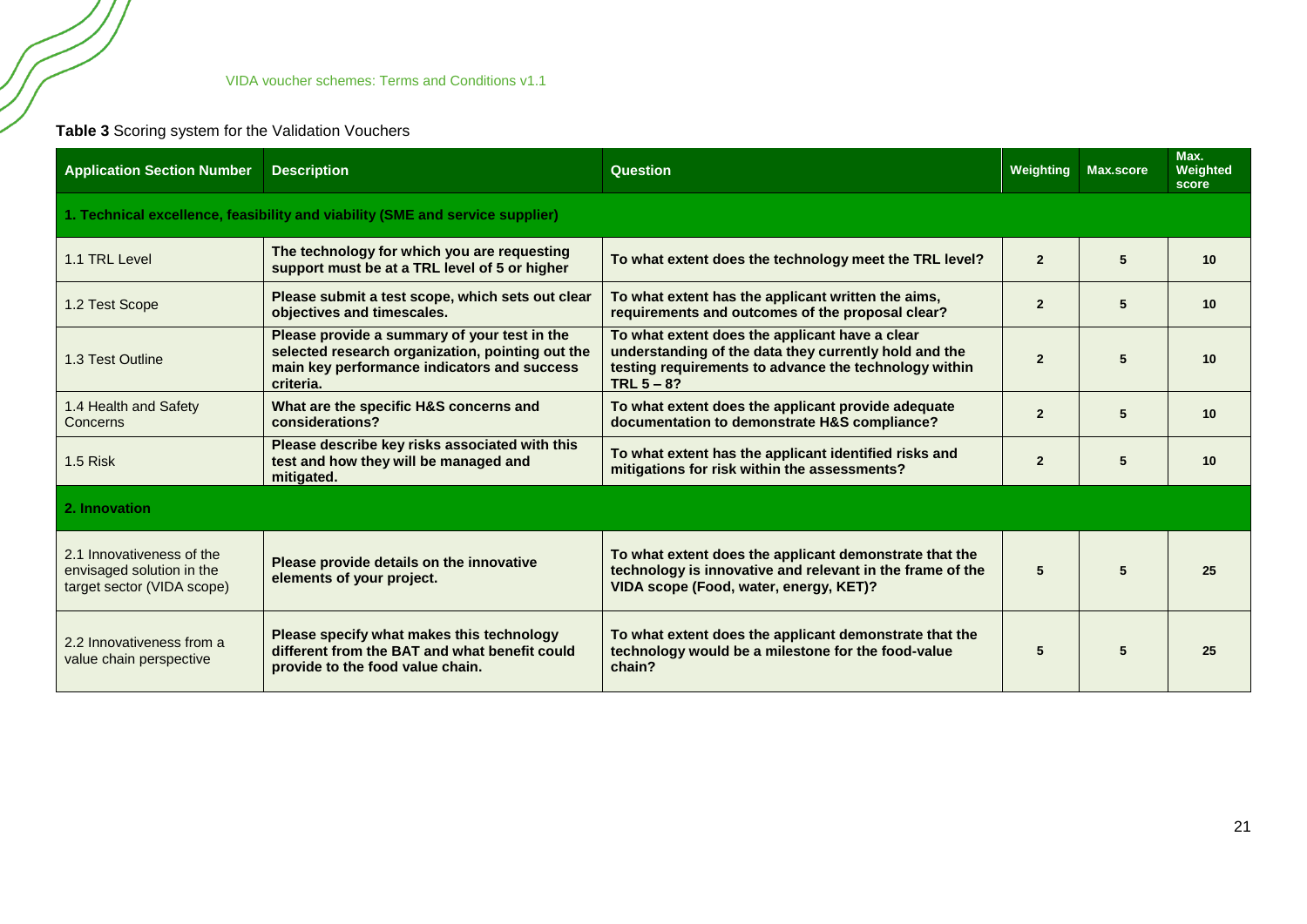### **Table 4** Scoring system for the Demonstration Vouchers

| <b>Application Section Number</b>                                                    | <b>Description</b>                                                                                                                            | <b>Question</b>                                                                                                                                                                   | Weighting      | Max.score | Max.<br>Weighted<br>score |  |
|--------------------------------------------------------------------------------------|-----------------------------------------------------------------------------------------------------------------------------------------------|-----------------------------------------------------------------------------------------------------------------------------------------------------------------------------------|----------------|-----------|---------------------------|--|
| 1. Technical excellence, feasibility and viability                                   |                                                                                                                                               |                                                                                                                                                                                   |                |           |                           |  |
| 1.1 TRL Level                                                                        | The technology for which you are requesting<br>support must be at a TRL level of 6 or higher                                                  | To what extent does the technology meet the TRL level?                                                                                                                            | $\mathbf{1}$   | 5         | 5                         |  |
| 1.2 Test Scope                                                                       | Please submit a test scope, which sets out<br>clear objectives and timescales.                                                                | To what extent has the applicant written the aims,<br>requirements and outcomes of the proposal clear?                                                                            | 1              | 5         |                           |  |
| 1.3 Test Outline                                                                     | Please provide a summary of your test in the<br>selected challenge, pointing out the main key<br>performance indicators and success criteria. | To what extent does the applicant have a clear<br>understanding of the data they currently hold and the<br>testing requirements to advance the technology within<br>TRL $6 - 8$ ? | $\overline{2}$ | 5         | 10                        |  |
| 1.4 Prospective Users                                                                | Please specify the benefits, beneficiaries, the<br>end user(s) and end use(s) being created by<br>your innovation.                            | To what extent does the applicant demonstrate an<br>understanding of the market and how the technology<br>addresses the need?                                                     | $\mathbf 1$    | 5         |                           |  |
| 1.5 Health and Safety<br>Concerns                                                    | What are the specific H&S concerns and<br>considerations?                                                                                     | To what extent does the applicant provide adequate<br>documentation to demonstrate health and safety<br>compliance?                                                               | $\mathbf{1}$   | 5         |                           |  |
| 1.6 Risk                                                                             | Please describe key risks associated with<br>this test and how these risks will be managed<br>and mitigated.                                  | To what extent has the applicant identified risks and<br>mitigations for risk within the assessments?                                                                             | $\overline{2}$ | 5         | 10                        |  |
| 2. Innovation                                                                        |                                                                                                                                               |                                                                                                                                                                                   |                |           |                           |  |
| 2.1 Innovativeness of the<br>envisaged solution in the target<br>sector (VIDA scope) | Please provide details on the innovative<br>elements of your project in relation to the<br>selected challenge.                                | To what extent does the applicant demonstrate that the<br>technology is innovative and relevant in the frame of<br>the VIDA scope (Food, water, energy, KET)?                     | 3              |           | 15                        |  |
| 2.2 Innovativeness from a value<br>chain perspective                                 | Please specify what makes this technology<br>different from the BAT and what benefit could<br>provide to the food value chain.                | To what extent does the applicant demonstrate that the<br>technology would be a milestone for the food-value<br>chain?                                                            | 3              | 5         | 15                        |  |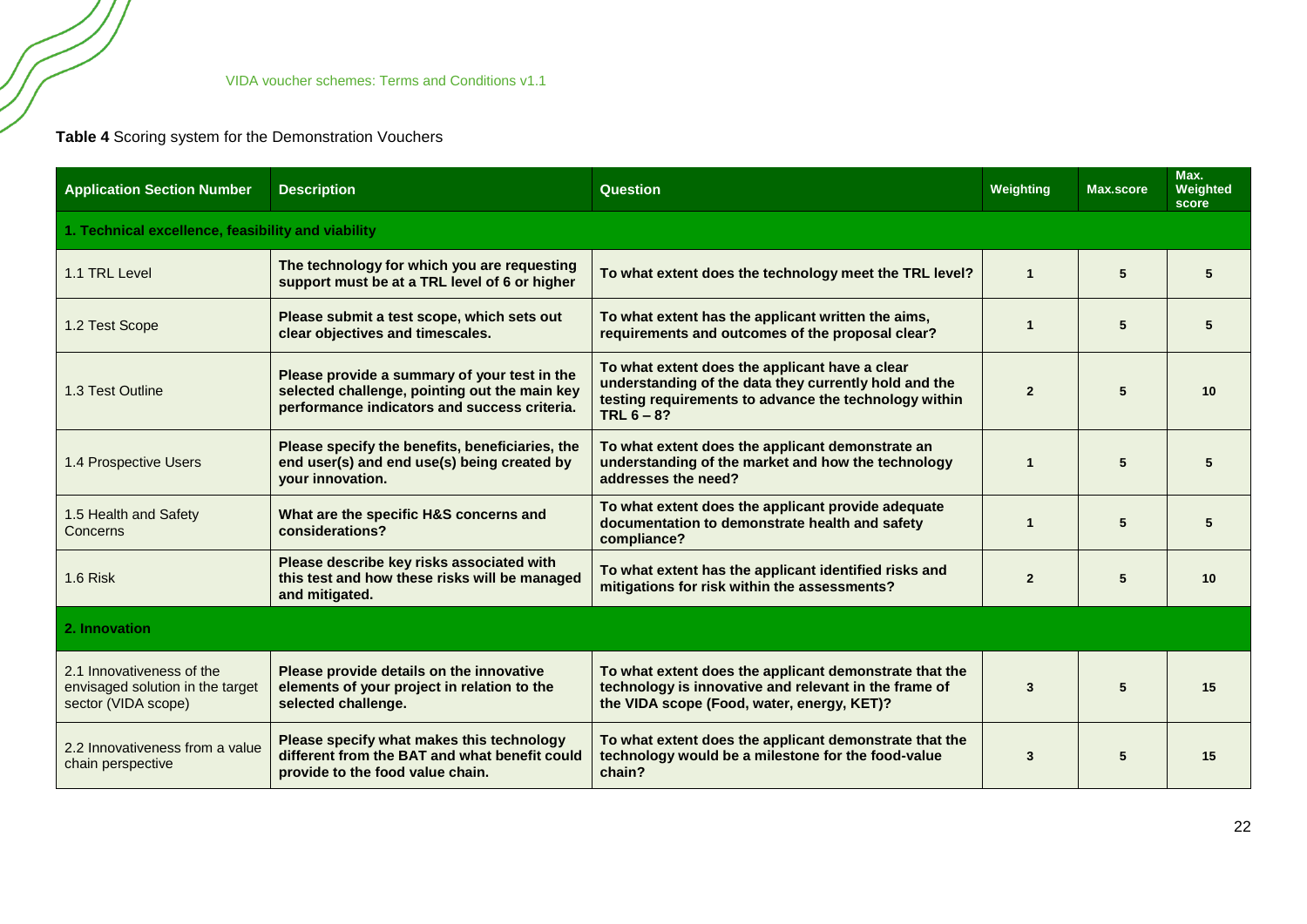VIDA voucher schemes: Terms and Conditions v1.1

| 3. Impacts               |                                                                                                                                                                         |                                                                                                                                                                                                    |  |   |    |
|--------------------------|-------------------------------------------------------------------------------------------------------------------------------------------------------------------------|----------------------------------------------------------------------------------------------------------------------------------------------------------------------------------------------------|--|---|----|
| 3.1 Economic Impact      | Specify the expected impact in terms of<br>competitiveness and growth of the business<br>partners in the consortium, measured in<br>terms of turnover and job creation. | To what extent does the applicant's technology<br>demonstrate a potential financial benefit benchmarked<br>against other relevant technologies?                                                    |  | 5 | 10 |
| 3.2 Social Impact        | Please describe the social benefits of your<br>project.                                                                                                                 | To what extent does the applicant's technology<br>demonstrate a potential social benefit benchmarked<br>against the relevant alternative?                                                          |  | 5 | 10 |
| 3.3 Environmental Impact | <b>Please describe the Environmental benefits</b><br>of your project.                                                                                                   | To what extent does the applicant's technology<br>demonstrate a potential benefit for the environment or<br>have a less adverse effect on the environment<br>compared to the relevant alternative? |  | 5 | 10 |